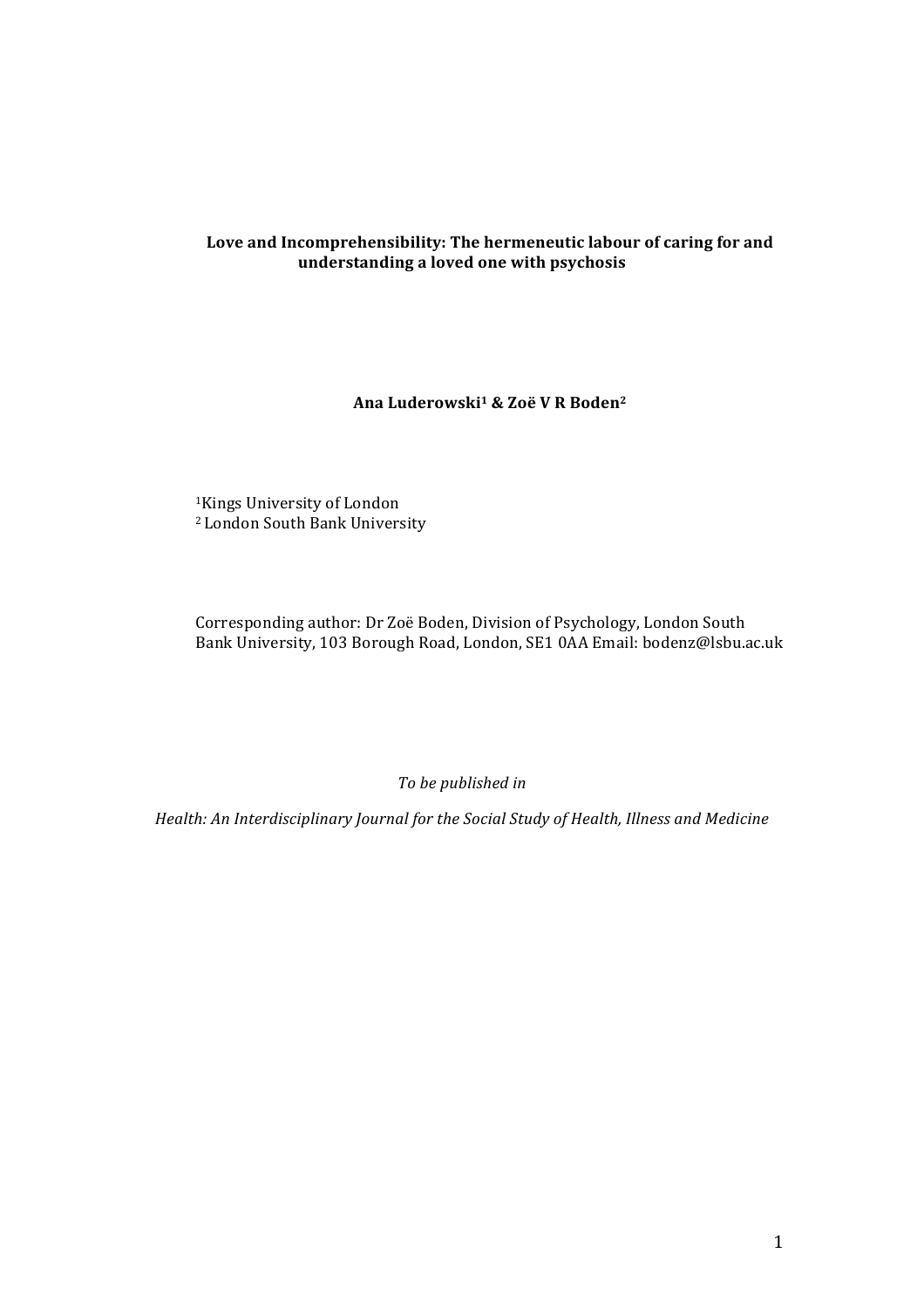# **Abstract**

Informal carers are increasingly involved in supporting people with severe and enduring mental health problems, and carers' perceptions impact on the wellbeing of both parties. However, there is little research on how carers actually make sense of what their loved one is experiencing. Ten carers were interviewed about how they understood a loved one's psychosis. Data were analysed using a hermeneutic-phenomenological approach. Three themes described the carers' effortful quest to understand their loved one's experiences whilst maintaining their relational bonds. Carers described psychosis as incomprehensible, seeing their loved one as incompatible with the shared world. To overcome this, carers developed hermeneutic 'mooring points', making sense of their loved one's unusual experiences through novel accounts that drew on material or spiritual explanations. The findings suggest that informal carers resist biomedical narratives and develop idiosyncratic understandings of psychosis, in an attempt to maintain relational closeness. We suggest that this process is effortful – it is *hermeneutic labour* – done in the service of maintaining the caring relationship. Findings imply that services should better acknowledge the bond between carers and care-receivers, and that more relationally-oriented approaches should be used to support carers of people experiencing severe mental health problems.

**Key words:** UK; carer; psychosis; understanding; hermeneutic labour; appraisal; psychoeducation; mental health; relationality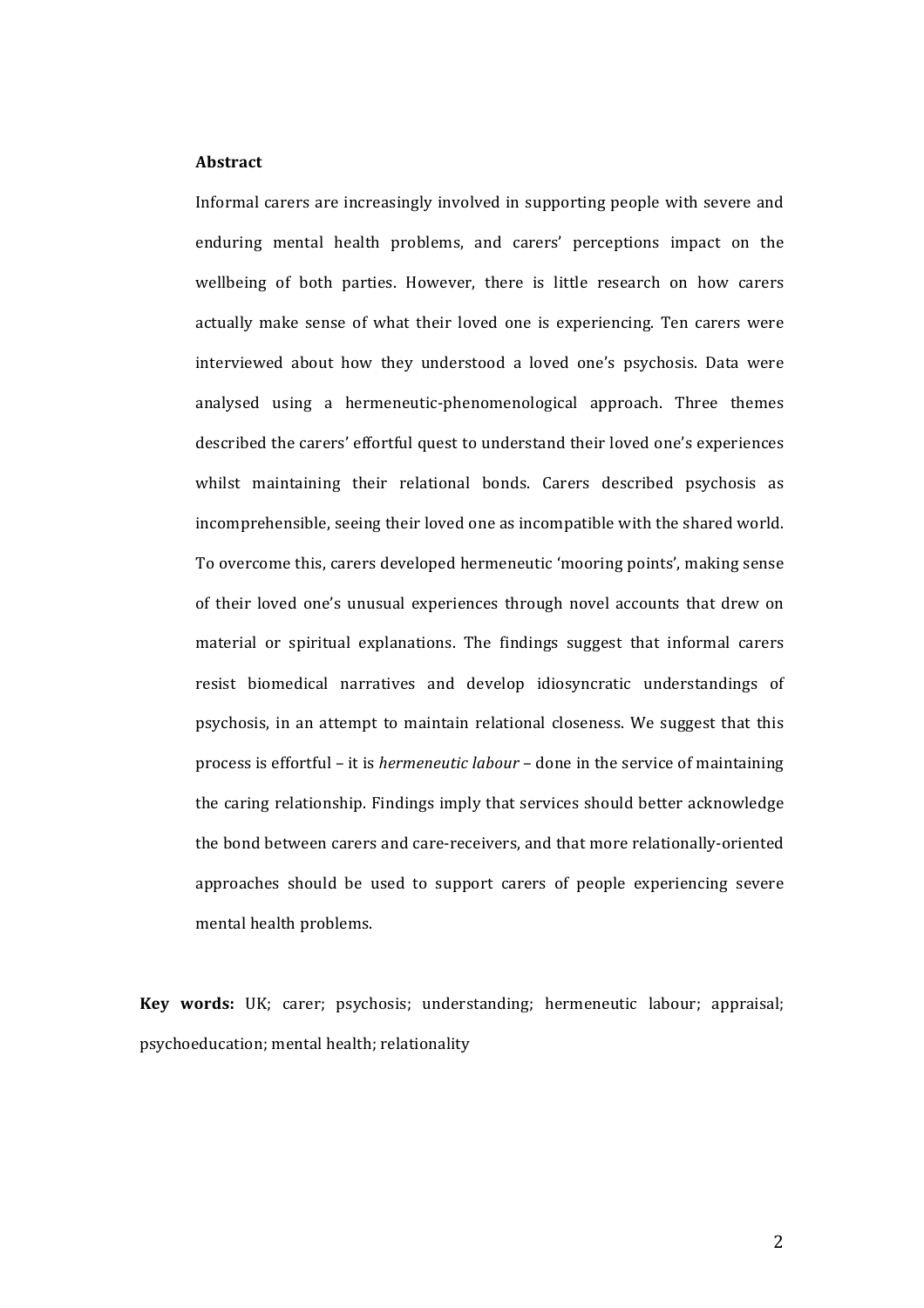Evidence suggests that connectedness is essential for a flourishing life: good relationships reduce the risk of physical and mental health problems and suicide (Baumeister & Leary, 1995), as well as supporting recovery (Topor, Borg, Di Girolamo, & Davidson, 2011). Within a mental healthcare context, many relationships are characterised by a care-giving/care-receiving dynamic. Informal carers have become an essential part of the UK's mental health provision in the continuing move away from institutionalisation (Kuipers & Bebbington, 2005) and recent funding crises. One and a half million people are registered as caring for someone with a mental health problem in the UK and up to seven million people care for someone unofficially (Riley et al., 2011). Recent policy recommendations and legislation, such as the Triangle of Care (Worthington & Rooney, 2010) and the Carer's Act  $(2014)$  have helped to focus clinical attention on the carer role. However, predominant biomedical models that position mental health as the result of biological processes in discrete organisms have led to a chronic neglect of the relational context of distress (Pilgrim et al., 2009).

Research on caring is often reduced to either the burden of practical tasks or the emotional strain associated with the role (Riley et al., 2011; Shah, Wadoo, & Latoo, 2010). There has been less focus on how carers understand their experiences, and in particular how they make sense of their relationship with the person for whom they care. This relationship is perhaps particularly complex when the person being cared for is experiencing a severe mental health problem, such as 'psychosis', where there is little explanatory consensus among the psychological community, and public portrayals are often stigmatising (Clement & Foster, 2008). This paper focuses specifically on caring for someone in this context, but the implications are likely to be relevant to anyone caring for someone with severe and enduring mental health problems.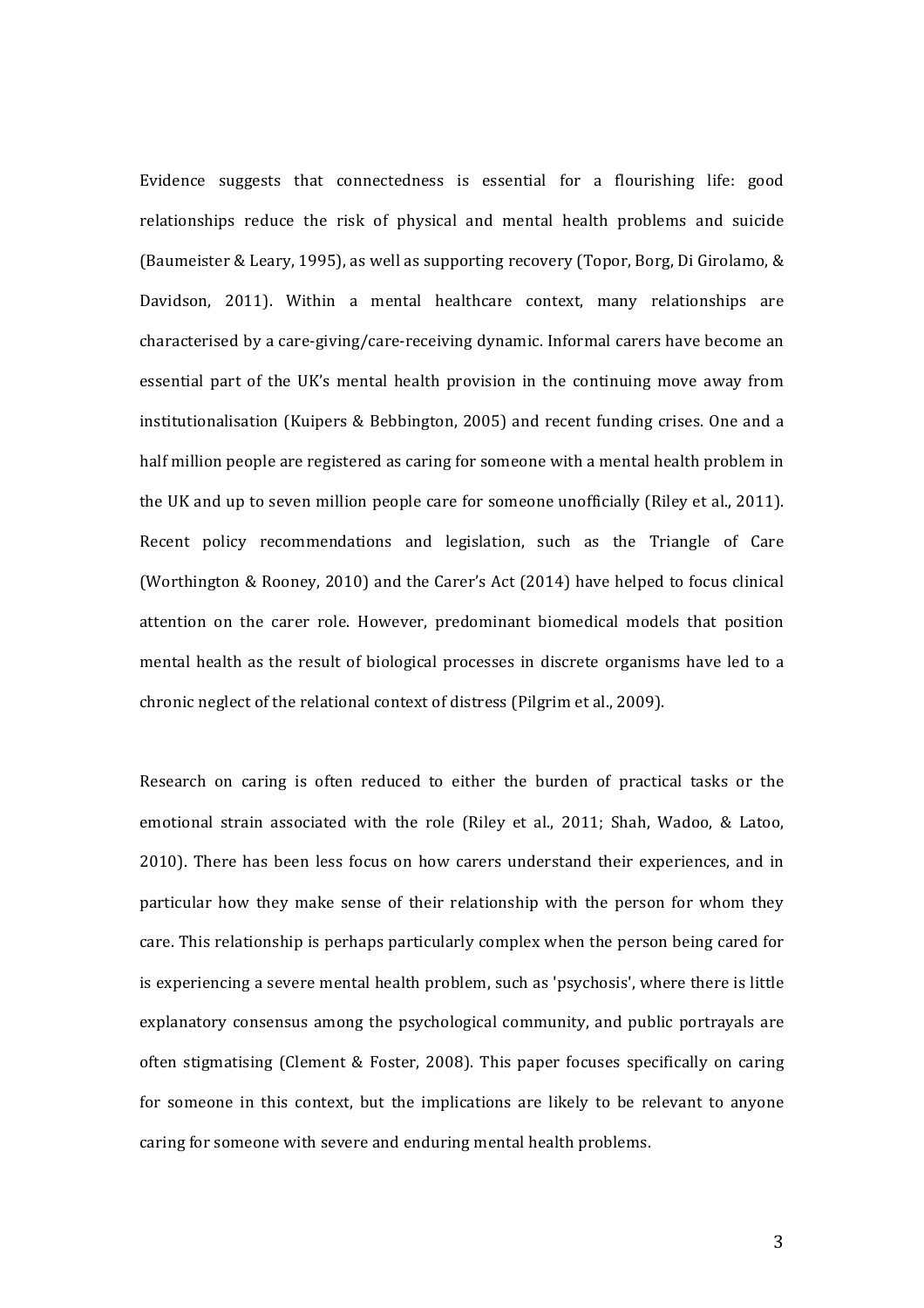Informal carers typically provide a familiar and loving environment for those they care for, as well as saving the UK government up to  $E87$  million annually (Riley et al., 2011, Worthington & Rooney, 2010). However, carers are often the untrained family and friends of service-users (Worthington  $&$  Rooney, 2010) and research has repeatedly shown that carers looking after people experiencing psychosis themselves experience a high degree of emotional distress, fatigue, and depression (Riley et al., 2011; Shah, Wadoo, & Latoo, 2010). This distress seems to correlate with how the carer perceives their experience; whether they consider they have high levels of subjective burden (distinct from objective measures of financial, time, and relational stressors), and how they think about issues such as symptom control, changeability and responsibility (Fortune, Smith & Garvey, 2005; Patel et al., 2014; Kuipers et al., 2007; Onwumere et al., 2008). 

Certain carer perceptions appear to be linked to specific coping strategies with varying degrees of outcome in terms of carer distress. The perception that psychosis is unchangeable leads to avoidant or escapist coping mechanisms, which are related to higher distress and decreased social engagement (Patel et al, 2014; Raune, Kuipers  $\&$ Bebbington, 2004). Carers who felt a larger sense of burden were less likely to connect with their social networks, but increased feelings of burden may also be a result of having a smaller social network (Magliano et al., 2003). Carer perceptions also affect the emotional climate of the caring relationship (Hooley, 1998; Barrowclough et al., 1994; Grice et al., 2009; Riley et al., 2011). During a first-episode of psychosis, carers who believe that they have 'lost' their loved one (through perceived identity change) or that the person experiencing psychosis is 'to blame' (such as through drug use) experience a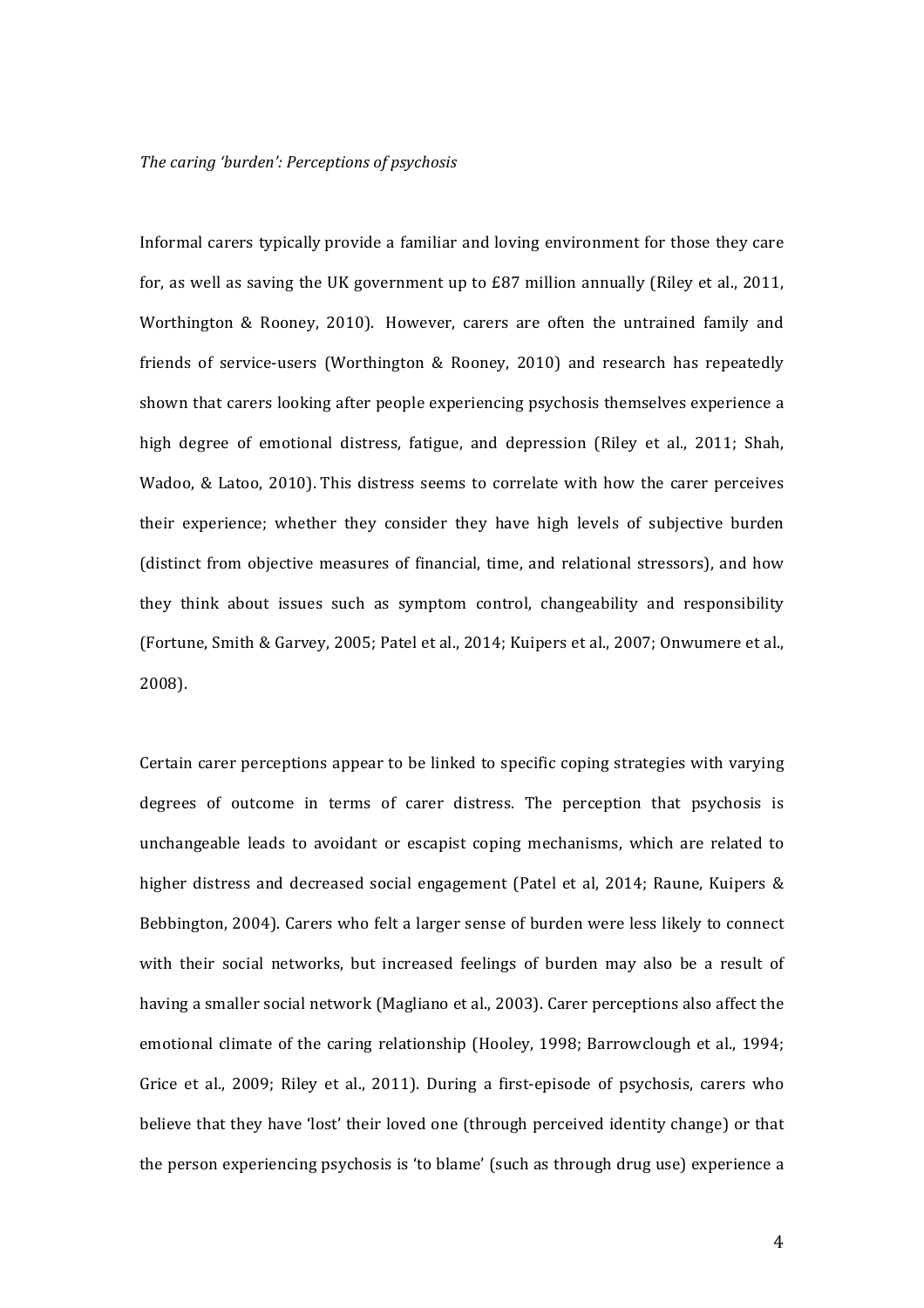higher degree of distress, and are more hostile or critical of the care-receiver (Raune et al., 2004; Grice et al., 2009; Barrowclough, Johnstone & Tarrier, 1995; Onwumere et al., 2014). 

#### *The emotional climate of caregiving in psychosis*

It has been robustly demonstrated that the emotional climate of the caring environment is related to mental health outcomes for the care-receiver (Bachmann, Bottmer, Jacob & Schroder, 2006; Butzlaff & Hooley, 1998). Caring environments characterised by high levels of criticism, hostility and intrusiveness (high Expressed Emotion; EE), are related to higher relapse rates in psychosis (Barrowclough & Hooley, 2003). EE research has been seen as family-blaming (e.g. Hatfield, Spaniol & Zipple, 1987), only accounts for the maintenance of psychosis not its onset, and is associated with mood and eating disorders as well as psychosis (Burzlaff & Hooley, 1998). Nevertheless this finding is stable cross-culturally and unrelated to medication use, indicating that the relational environment is vital to recovery (Bebbington & Kuipers, 1994). Perceptions that the person with psychosis has no control, or conversely all the control are associated with higher EE (Hooley, 1998; Barrowclough et al., 1994; Grice et al., 2009), whereas perceptions of psychosis as part of a spectrum of behaviour, a personalised view of recovery, and beliefs of shared control between care-receiver, care-giver, and illness are associated with lower EE (Barrowclough et al., 1994; Grice et al., 2009; Onwumere et al., 2008). Carers who use a broad range of coping mechanisms are also associated with lower EE (Treanor, Lobban, & Barrowclough, 2013).

On the basis of this evidence, Kuipers, Onwumere & Bebbington  $(2010)$  developed a cognitive model of care-giving in psychosis, in which they argue that carer appraisals relate to the pre-existing relationship, carers' reaction to the consequences of caring (i.e.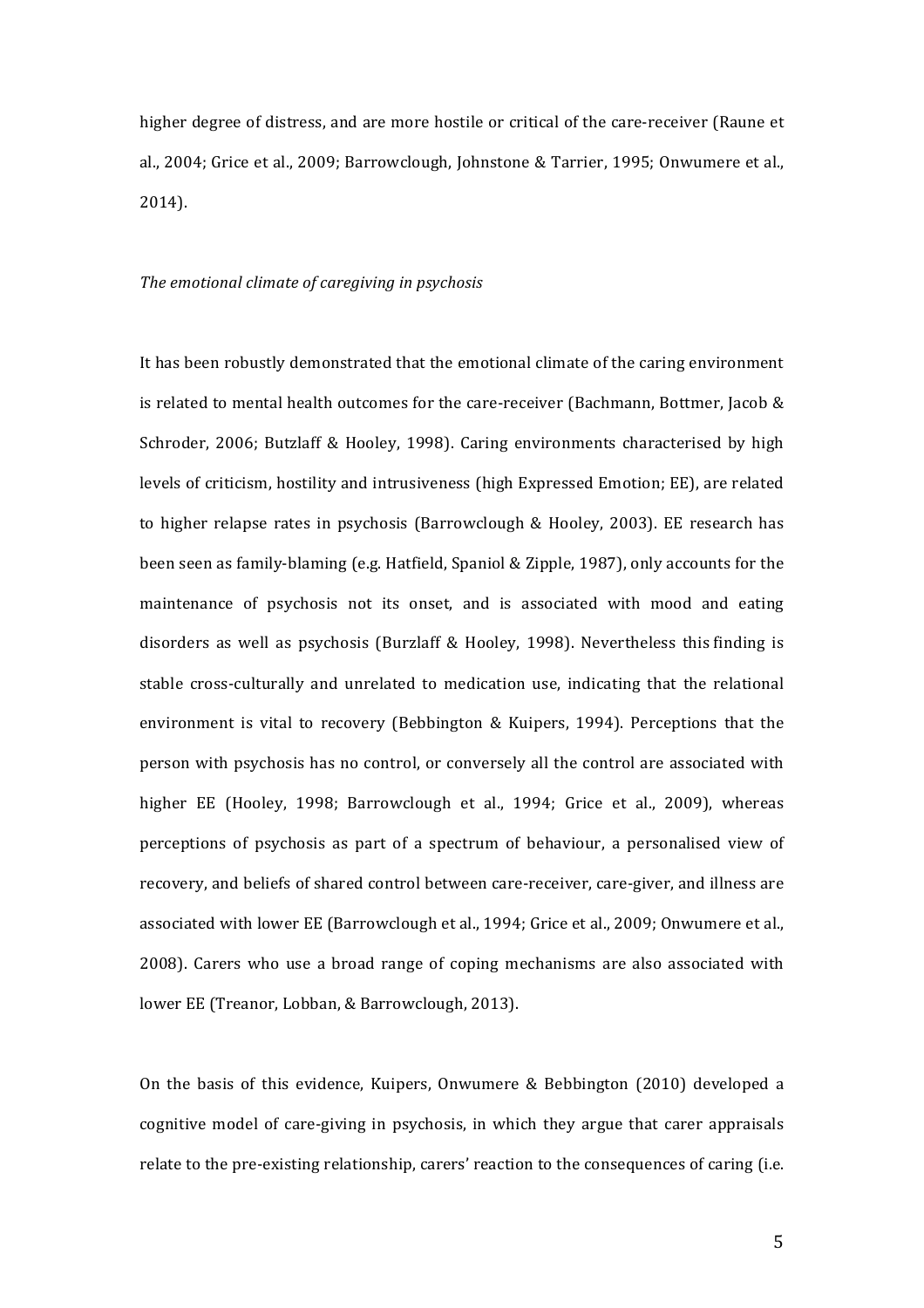'burden'), and their coping mechanisms. They argue that, alongside other factors such as social support, carer appraisals feed into the emotional climate of the care relationship. Whilst considering multiple factors involved in the caring relationship and taking account of the quality of the relationship, this model does not fully account for idiographic, relational and emotional aspects involved in loving, caring for, and living with someone with psychosis. How carers themselves describe how they *make sense* of their loved one's experiences remains under-explored.

#### *Information, explanation and understanding: Making sense of psychosis*

Despite evidence that carer perceptions are related to carer wellbeing and care-receiver outcomes, UK carers report having difficulty learning about their loved one's mental health experiences, needs, and progress from professionals (Hickman, et al., 2015; Gerson et al., 2009; McCann, Lubman, & Clark, 2012; Worthington & Rooney, 2010). In addition, the psychiatric explanations favoured by professionals, which atomise and depersonalise the individual, will not necessarily be sufficient for carers, who prioritise different types of knowing and understanding (Hoerl, 2013). Medical model explanation is unlikely to take account of the felt and relational aspects of lived experience that enable people to make sense of each other, live alongside, and love each other. Understanding, on the other hand, is intersubjective: it requires a 'meeting' between persons at a felt, one-to-one level (Hoerl, 2013). In understanding, the other is seen as a whole person, not "a loose bundle of named qualities" (Buber,  $1970/1923$ , p59) as is inherent in the process of diagnosis. Understanding is relational and happens dialogically (Stawman, 2011).

Understanding their loved one's experience of psychosis is therefore likely to be very important for carers, yet this endeavour is not well supported by services. The medical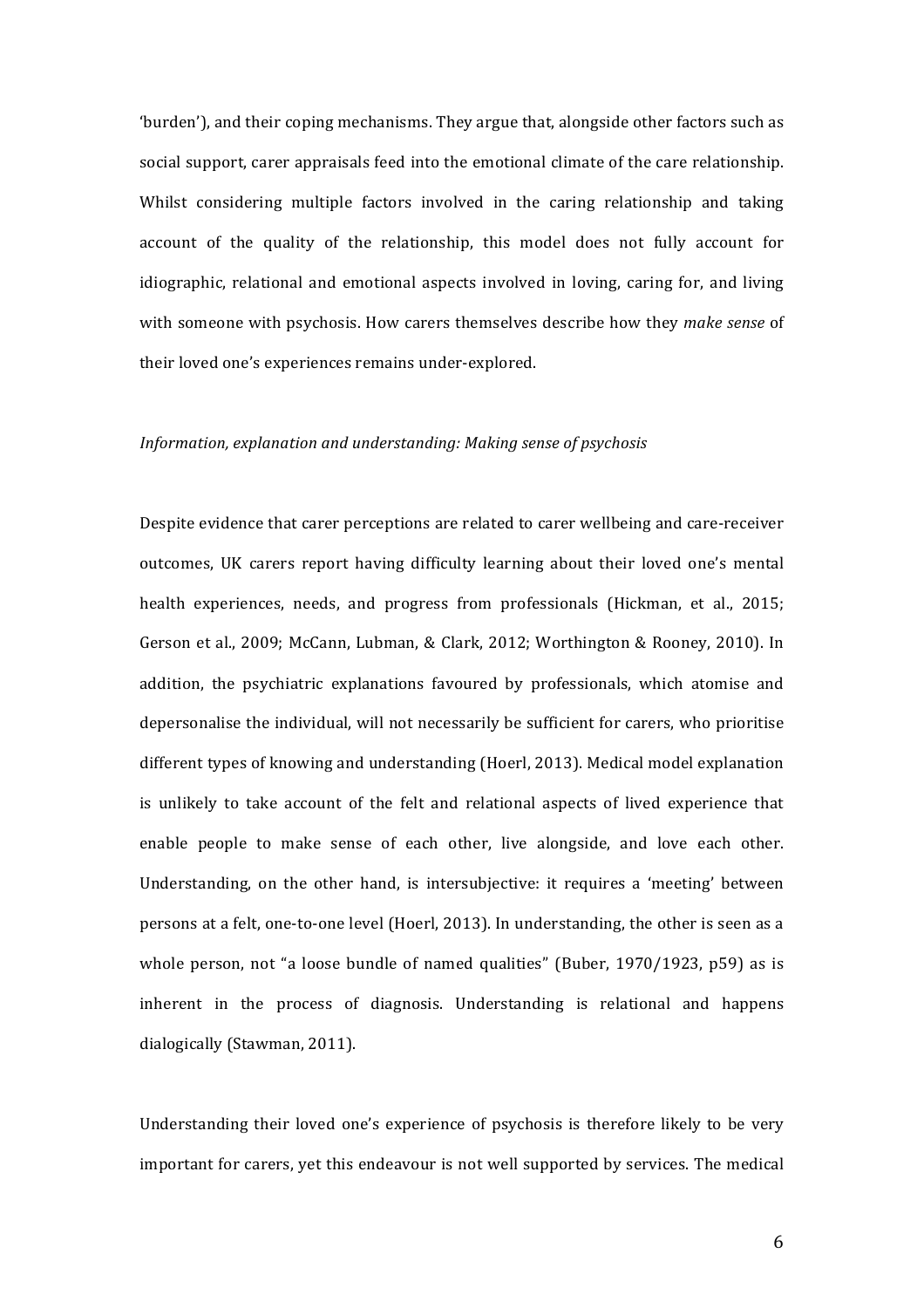model positions experiences of psychosis, such as voice-hearing or holding unusual beliefs, as the meaningless product of the disease process, which undermines carer attempts at understanding. Although contemporary service-user led groups (e.g. the Hearing Voices movement) have argued that psychotic experiences *are* meaningful if seen as symbolic representations of the person's lived experiences and distress, most service-led psychoeducation projects prioritise the imparting of scientific explanations, with the aim of influencing carer perceptions. Individual programmes, ranging from clinician-led lectures to participant-based support groups, have improved carer selfefficacy and lowered stress (Riley et al., 2011; Petrakis, Oxley, & Bloom, 2013; So et al., 2006; Lobban, Barrowclough & Jones, 2005), improved caring relationships (Riley et al., 2011), and improved relapse outcomes (Harvey & O'Hanlon, 2013). However, research has not demonstrated that there is one single helpful way of appraising psychosis, or that it is possible to substantially affect carer perceptions (Barrowclough & Hooley, 2003). 

This study does not seek to see if carers hold 'right' or 'wrong' perceptions or appraisals, but to explore *how* carers make meaning from their situation, how they come to understand and make sense of their loved one's experience of psychosis. A qualitative approach provides a way to understand carers' experiences (Treanor et al., 2013; Geekie, Randal, Lampshire,  $&$  Read, 2013) from a lived, relational and embodied perspective, and without recourse to pre-existing models.

# **Methodology**

# *Participants*

Ten participants were purposively recruited via UK carers' and mental health charities, social media and word of mouth (see Table 1). Participants were adults, of mixed ethnic and cultural backgrounds, who, for at least six months, had been an informal carer for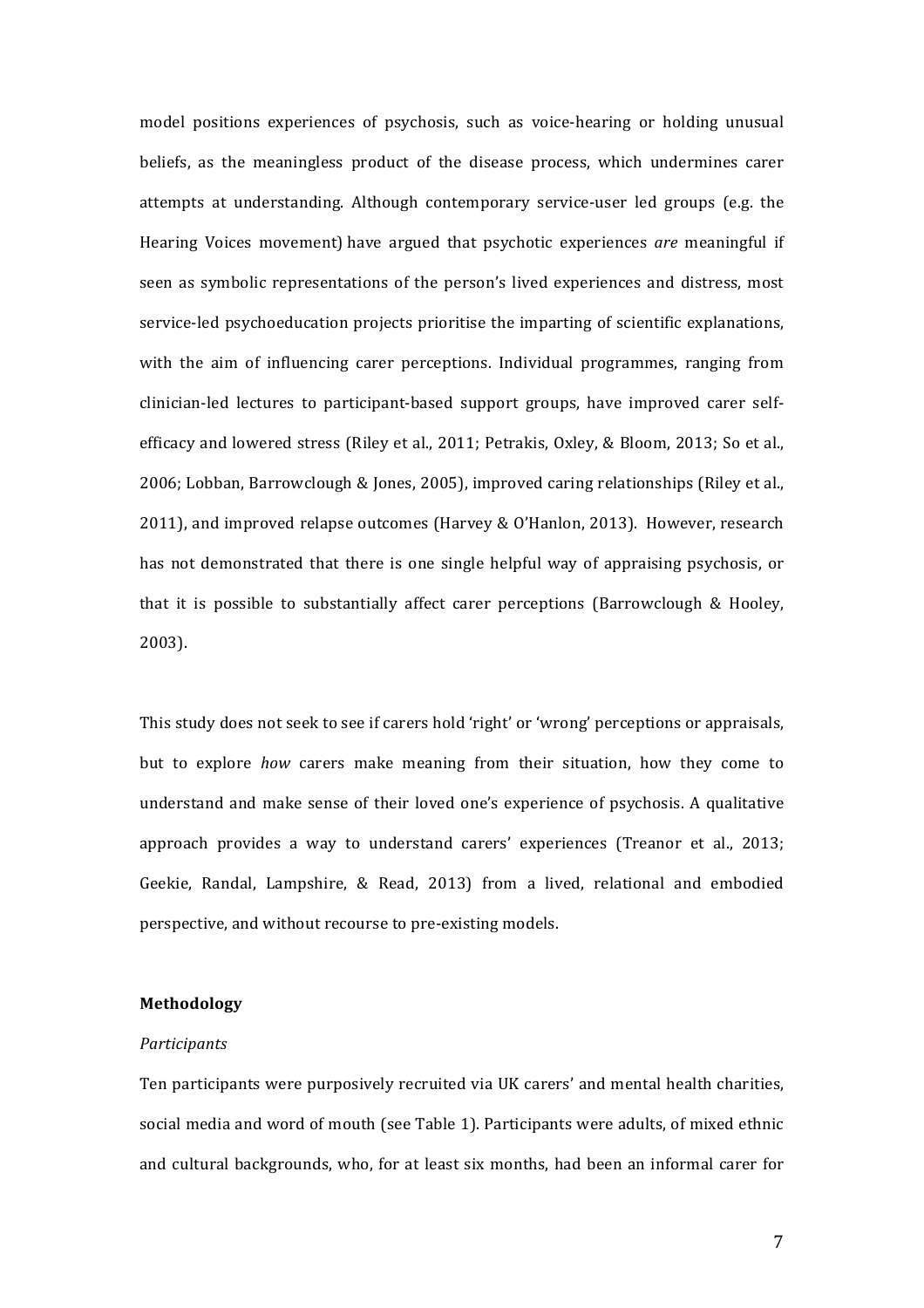someone experiencing psychosis. They were recruited to participate in an interview study about how they understood psychosis and their experiences of caring. Psychosis was defined as experiencing perceptions or holding beliefs that others do not share (Cooke, 2014). A carer was defined as someone who lived with, or looked after the primary needs of, the person with psychosis. Participants who were experiencing mental health problems themselves, or who worked professionally in the mental health sector were excluded. All participants are referred to by pseudonyms. Participants selfselected and were thus likely to be people for whom the question had particular salience.

| Pseudonym    | Age range | <b>Experience as a carer</b> | <b>Relationship to care-receiver</b> |
|--------------|-----------|------------------------------|--------------------------------------|
| Ade          | 35-45     | 3 years                      | Parent                               |
| Stephen      | 35-45     | 20 years                     | Child                                |
| <b>Betty</b> | 55-65     | 45 years                     | Sibling                              |
| David        | 35-45     | 15 years                     | Sibling                              |
| Emily        | 25-35     | 15 years                     | Sibling                              |
| Laurel       | 40-50     | 3 years                      | Partner                              |
| Adam         | 30-40     | 10 years                     | Partner                              |
| Arjun        | 20-30     | 10 years                     | Child                                |
| Joseph       | 35-45     | 8 years                      | Child                                |
| Kathleen     | 50-60     | 8 years                      | Child                                |

Table 1. Participant demographics and context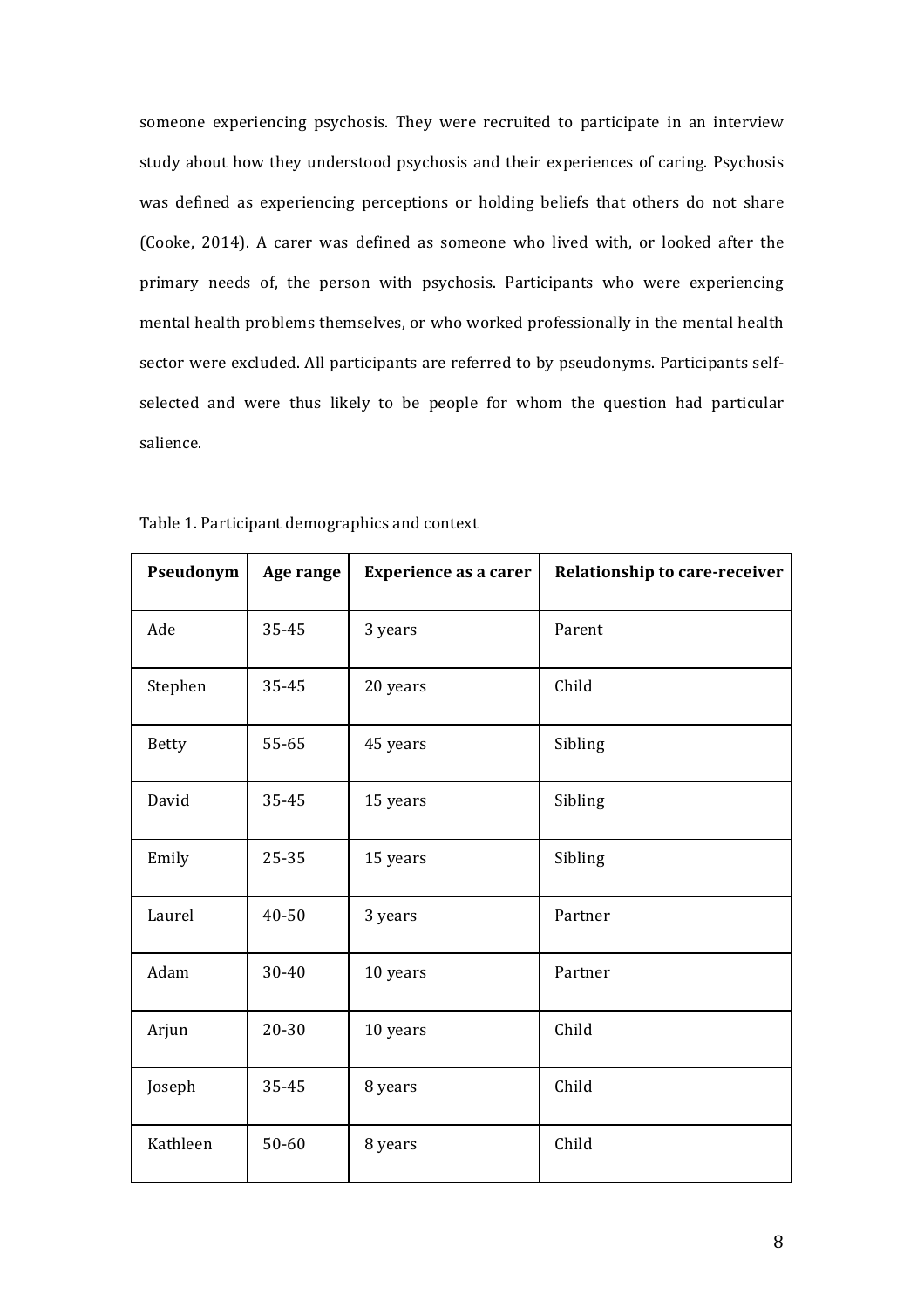#### *Data Collection*

Data were collected in 2016 in the UK. The study followed British Psychological Society ethical guidelines and received University approval. Participants gave informed consent and data were anonymised and confidential. The interviewer (Luderowski) was sensitive to potential distress and signposted participants towards carer support services as required. One-to-one semi-structured, phenomenologically-oriented interviews were undertaken, guided by an interview schedule. Open-ended questions, with prompts and probes, enquired about carers' sense-making processes throughout their experience as a carer. Topics included carers' meaning-making around the experiences of the service-user, diagnosis, causal and maintaining factors, treatment, and recovery. Interviews lasted 90 minutes on average and were transcribed verbatim, noting additional non-verbal information.

#### *Data Analysis*

The study took a hermeneutic-phenomenological approach, based on the IPA methodology (Smith, Flowers & Larkin, 2009). IPA typically holds methodological commitments to both phenomenological and hermeneutical principles, exploring the 'what-is' and the 'how-is-it-understood' both in terms of the participants' experience and in the researchers' approach to analysis (Boden, Larkin & Iyer, 2018). In this study, we most strongly focused on the hermeneutic commitment, that is, the participants' sense-making and how we could understand this process. Thus the analysis involved describing what participants shared about their meaning making, and the researcher's interpretation of their account (Smith et al., 2009). This 'double hermeneutic' involves an analytic dialogue between the participants' and the researchers' sense-making processes (Smith et al., 2009). Data analysis was undertaken by both authors, with discussion at each stage of the process. Working participant-by-participant, initial notes were made for each transcript, paying attention to the content of what participants said,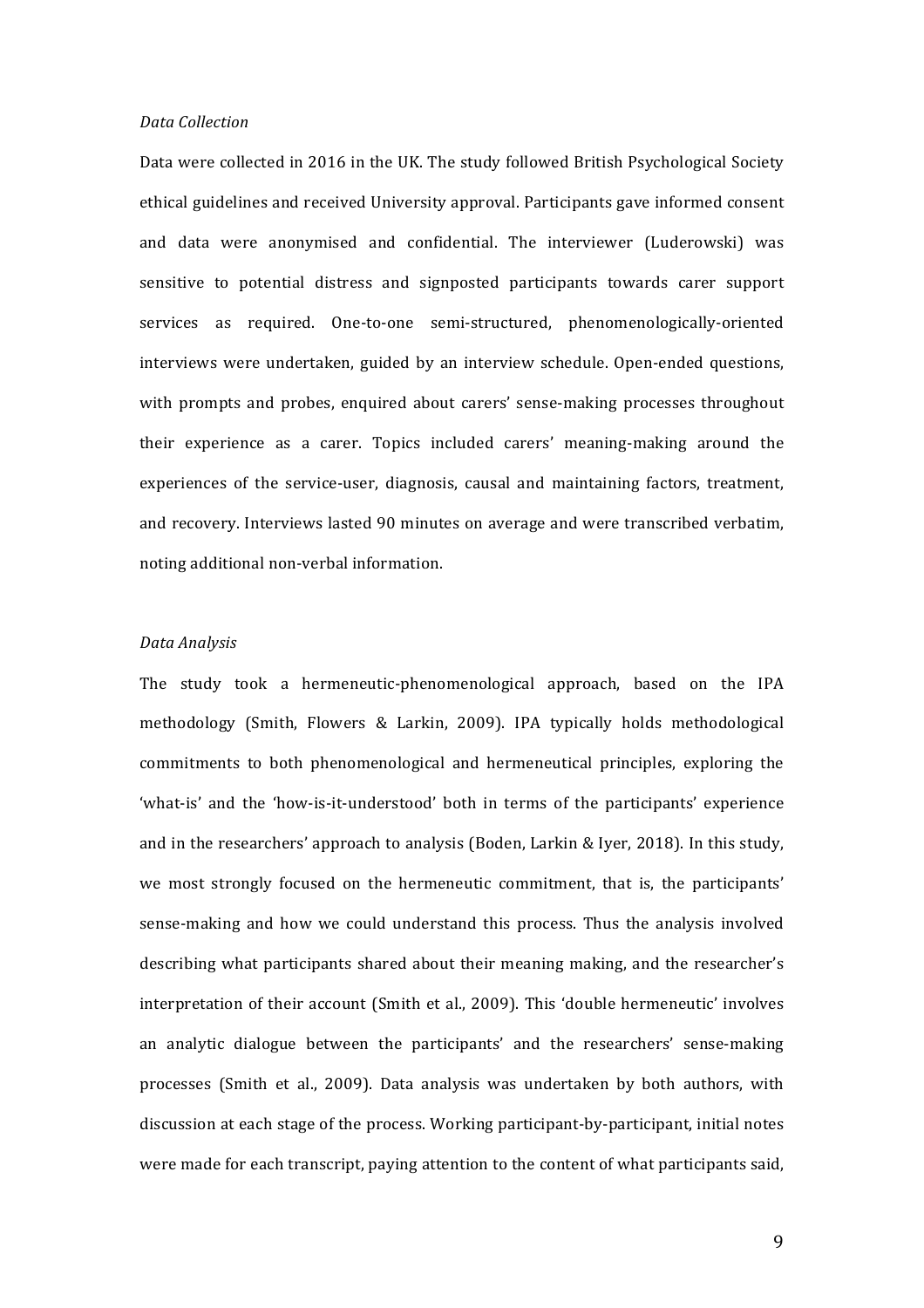their relationships with what mattered to them, and the context. Data were coded into 'emergent themes', paying particular attention to the participants' sense-making processes and capturing descriptive, conceptual and linguistic aspects of the data (Smith et al., 2009). Codes were then clustered into higher-order themes, according to conceptual similarities. Thematisation is necessarily an interpretative process, however, to ensure analytic rigour consensus was sought between authors, and careful attention was paid to negative cases. Once the thematic structure captured the complexity of the participant's lived experience, analysis began on the next case. Once separate thematic structures were developed for each person, these were collapsed into a master table of themes that drew similarities and differences between participants' accounts. Luderowski kept a reflexive research journal throughout the data collection and analytic processes to aid validity, and maintained a thorough audit trail.

### **Findings**

Findings are presented as three interlinking themes that indicate the carers' quest to understand: '*The struggle to understand: Inaccessibility and incomprehensibility'*, 'Understanding what cannot be understood: The care-receiver as incompatible with the *carer's* world' and '*Maintaining the relational bond: Mooring points of understanding'.* 

The struggle to understand: Inaccessibility and incomprehensibility

All participants, except Arjun, described a struggle to make sense of their loved one's experiences of psychosis. For some (Stephen, Betty, Laurel, Joseph) their loved one's mind was seen as a 'black box' that was neither accessible from the outside nor the inside. Stephen describes his challenge to understand the nature of his mother's psychosis: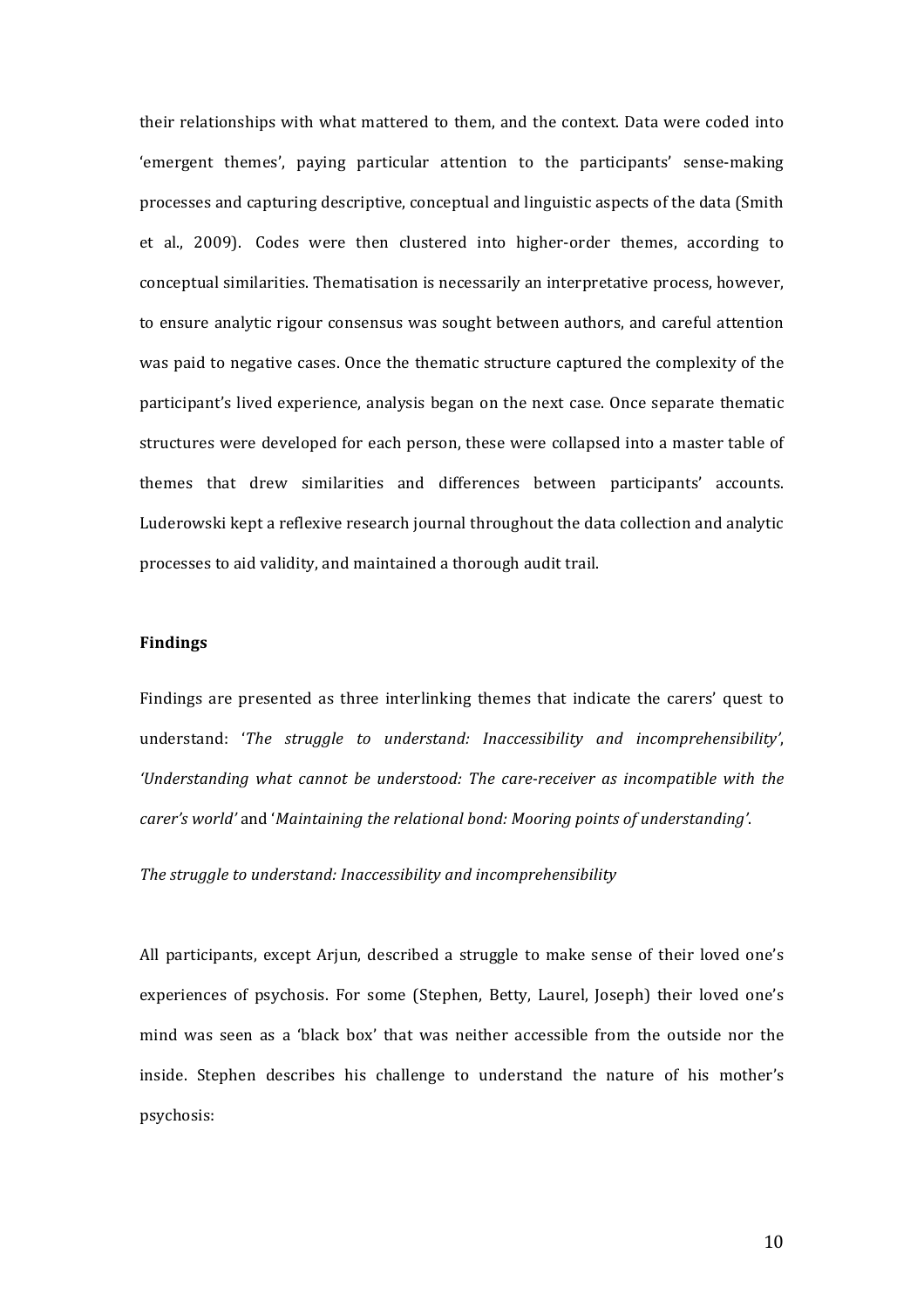*"If someone's asking how she's coping in the mind, I'd struggle, […] 'cause how I can understand mental health difficulties if the poor person doesn't understand it herself?"* 

For Stephen, intersubjective understanding is impossible in the perceived absence of self-understanding.

Betty also describes the mystery of her sister's intrapsychic experience: *"I don't know what really goes on in her head."* Instead, Betty focuses on how she and the staff at her long-term residential service can *be* with her sister, maintaining a relationship in the absence of understanding and dialogue. Betty's language illustrates the tension between the impersonal and perfunctory ('deal with her') and her hope that her sister maintains some personal ('meaningful') relationships":

*"We all know how to, to sort of deal with her [... the staff]* are so skilled at being with her, [...] enough of the staff there have a good relationship with her, in a way *that* works for them both to be meaningful."

Stephen similarly describes the act of caring as simply *being with* the person in distress:

"Just being there, that's what carers are, just being there even if you can't help, aid *in recovery;* witnessing their decline so they're not walking that path alone."

Stephen's desire to walk alongside his mother in her distress implies empathy and connection, but by describing himself 'witnessing' this he perhaps feels fundamentally outside this experience. A witness has no agency in the situation; they experience the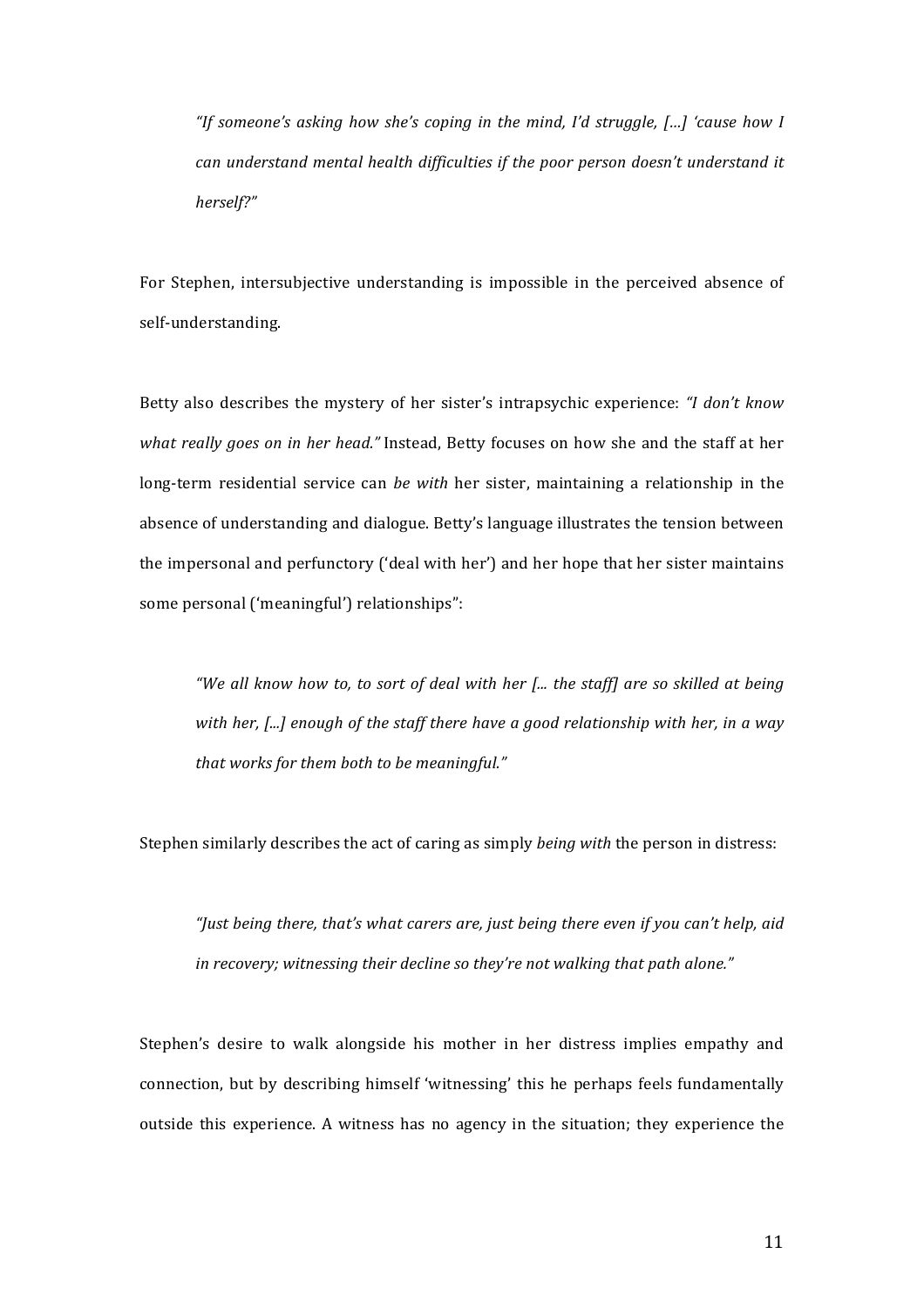situation 'second-hand'. Without the opportunity for dialogue, Stephen professes to having only a superficial understanding, where anything deeper appears impossible.

Other participants found their loved one's experiences inaccessible because of their apparent irrationality. They felt psychosis defied the logical approach that participants typically relied on to make sense of their experiences. When trying to reason with her son about his unusual beliefs, Ade says, *"I'm in cuckoo-banana land, la-la land, where I can't* say 'but I'm not,' because that brings a worse response." Interacting with her son transports Ade to an alien place where she is unable to engage with him normatively, and where her rational sense-making fails her, and her son. Laurel also spoke about confronting what she sees as the confounding lack of logic in psychosis:

"It's so, I've found it so disturbing. I, you know, the mean- of trying to, trying to *understand psychosis when you can't understand. It's the one thing you can't understand, because it's madness.* [...] That's the definition of madness. [...] You *can't understand it. It's not rational. It's not 'true.'* [...] Which isn't true."

Laurel is deeply troubled by the apparent irrationality of her partner's psychosis, and her belief that 'madness' is incomprehensible. Laurel has tried hard to make sense of something that she feels is beyond her understanding, and there is a sense of absurdity in this project. However, she seems uncertain about her claim that there is no 'truth' in psychosis and contradicts herself - it is not true that psychosis is untrue. However, the truth of psychosis seems to come from somewhere beyond her own rational sensemaking.

Understanding psychosis as incomprehensible was seen by some participants as liberating, allowing them to stop trying to make sense, analyse and interpret everything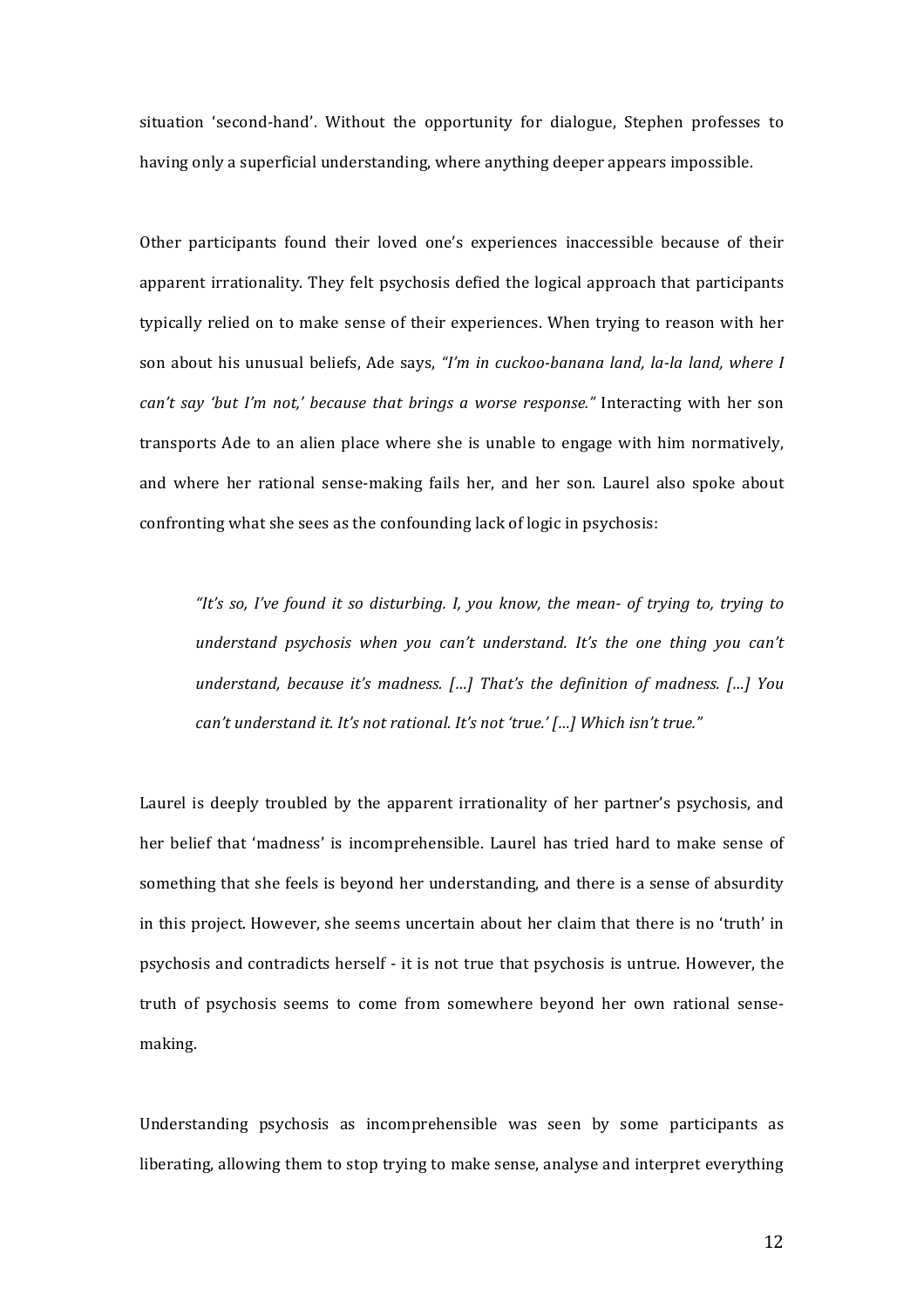that was happening. Stephen, Betty, Laurel and Joseph suggested that no one knew what was going on with their loved one: not them, not the clinicians, and not even the person with psychosis. They understood this not as ignorance, or a deficiency in understanding to be overcome, but as a definitive 'truth', the absolute incomprehensibility of psychosis. As Stephen said about one clinician's explanations, "*I don't know, they don't know"*.

Understanding what cannot be understood: The care-receiver as incompatible with the *carer's world*

All participants in this study made sense of the inaccessibility and incomprehensibility of psychosis by conceptualising their loved one as incompatible with their world. Some participants saw this as a result of the person being too 'underdeveloped' to handle the 'real' (carer's) world, therefore locating the problem with the person. Others felt their loved ones had been rejected by the world because of societal, familial, and religious prejudice, locating the problem with the world. Either way the loved one was positioned as somehow 'other' to the shared world of the carer and the rest of society.

Ade, Betty, David, Emily, Laurel, Arjun, and Kathleen suggested the world was 'too much' for their loved ones, due to their innate sensitivities, weaknesses, or immaturity. These carers felt that the person experiencing psychosis hadn't developed what was necessary to take on the world as an adult. For several participants, this was seen as a deficiency in their loved one's own sense-making capacities. They suggested that those they cared for were childlike, and unable to understand how the 'adult' world works. Ade described how her son's distress stems from entering into the adult world lacking the necessary understanding and mental maturity: "*He's got the tendencies of the- the physical teenager, tendencies, but mentally not.*" Ade stresses that her son was not mentally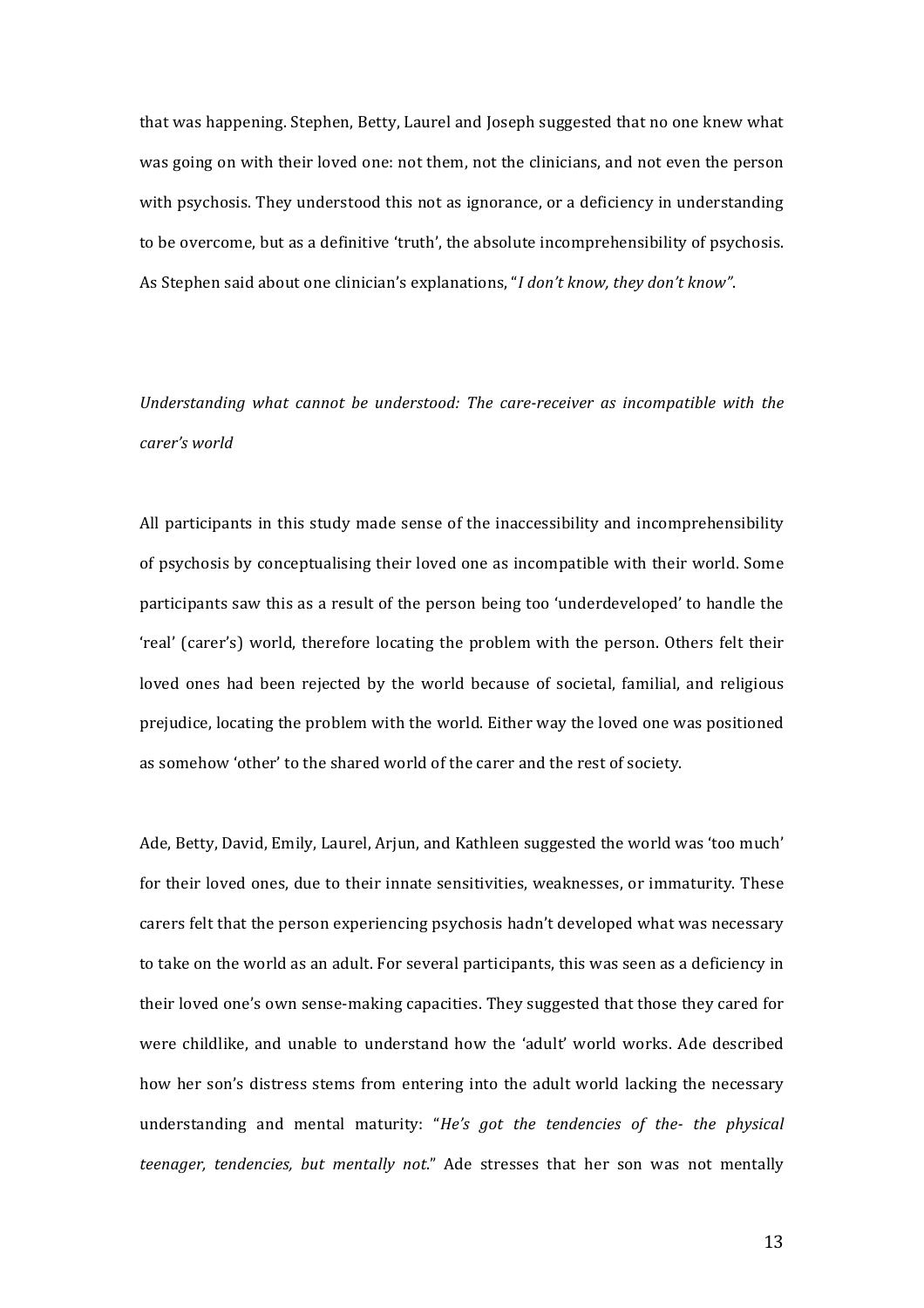developed enough to understand the developmental changes in his body, and that this lack of understanding of the new world he was being thrust into led to his distress.

David echoed this when he discussed a key difference between why his brother experienced mental distress in his twenties, whilst he did not:

*"He just had something more sensitive in him or whatever. I've read a lot on it and one* of the things they say is it's like an inability to form a sort of shell around *yourself to take you into adulthood."*

David has sought out ways to make sense of his brother's distress. His word "shell" evokes an absent shield, a protective toughness that failed to develop, leading to vulnerability in the face of the grown-up world. Several other participants shared this view that one must develop armour growing up, in order to protect oneself from the inevitable 'slings and arrows' of adult life. Though never explicitly blaming their loved ones, this sense-making strategy situates responsibility for the psychosis with the person. It is because something about them or their development was atypical that they were unable to survive the adult world as others do. Without the shell, participants believed the world was simply too much for their loved one who then retreated into another, alternative world.

Adam articulated how this retreat into 'otherness' became deeper with each crisis, resulting in his partner seeming to be more and more incompatible with his world:

"It's a bit like uh, an elastic band in that, once, be- when she had one crisis she kind of got back, but, the second and third crises it just went a bit too far, for her to *properly get back."*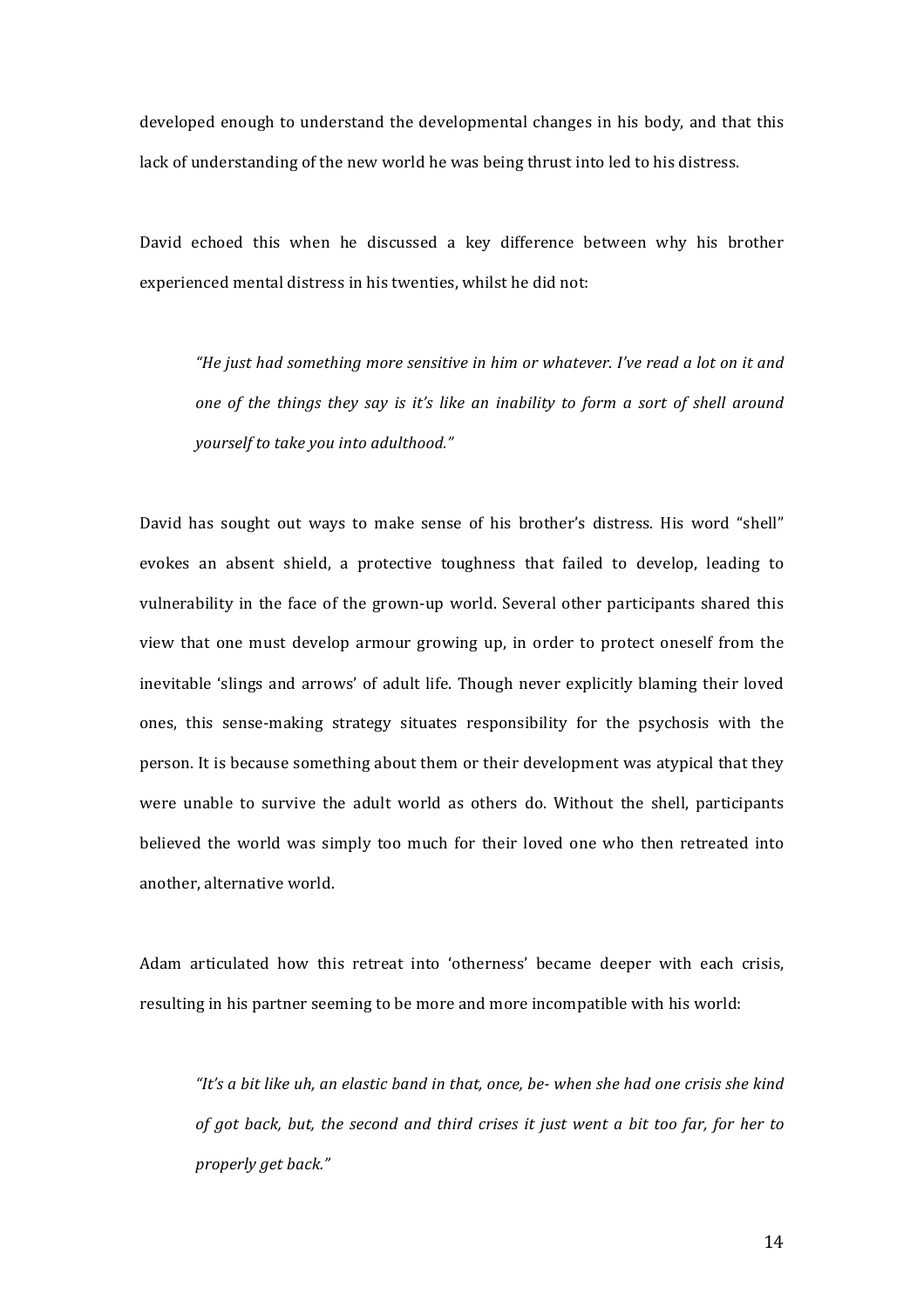For Adam, his partner cannot return to their shared world because she had travelled too far away and 'stretched' too much; the change had become permanent. This image of being lost to some 'other' world captures Adam's sense of alienation from his partner, and his belief in the inaccessibility of her experiences.

In contrast, Stephen, Emily, Laurel, Adam, Arjun, Joseph, and Kathleen saw their loved ones as people who had been rejected from the world because of their perceived difference, for reasons including race, religion, culture, disability, single-parent status, and even having red hair. This understanding is encapsulated by Emily, who draws on the literary idea of 'Russian Superfluous Man', a character in 19th century Russian literature who had no place in society and therefore lacked both home and purpose. Emily suggests that for people with psychosis: "there's no proper place for them in society *because society isn't built for people like them"*. She situates the problem in the restrictive society rather than the person. Kathleen illustrates this by describing the multiple ways her mother was marginalised as an Irish Catholic single-mother of a mixed-race child in the 1960s:

"Her internal philosophy, plus the political, social environment in the outside *world, where she's kind of you know, against the Irish, against the Blacks, against single parents, she has to have that, and then, on top of that then her family, cast her off [...]* so every single, possible avenue externally, in the external wide world, the smaller family world, and then the um, internal world."

Kathleen focuses heavily on her mother's rejection - being 'cast off' to fend for herself by her family, her culture, then eventually, as all avenues closed, becoming cut off from herself due to the values she internalised. For Kathleen's mother there was no home or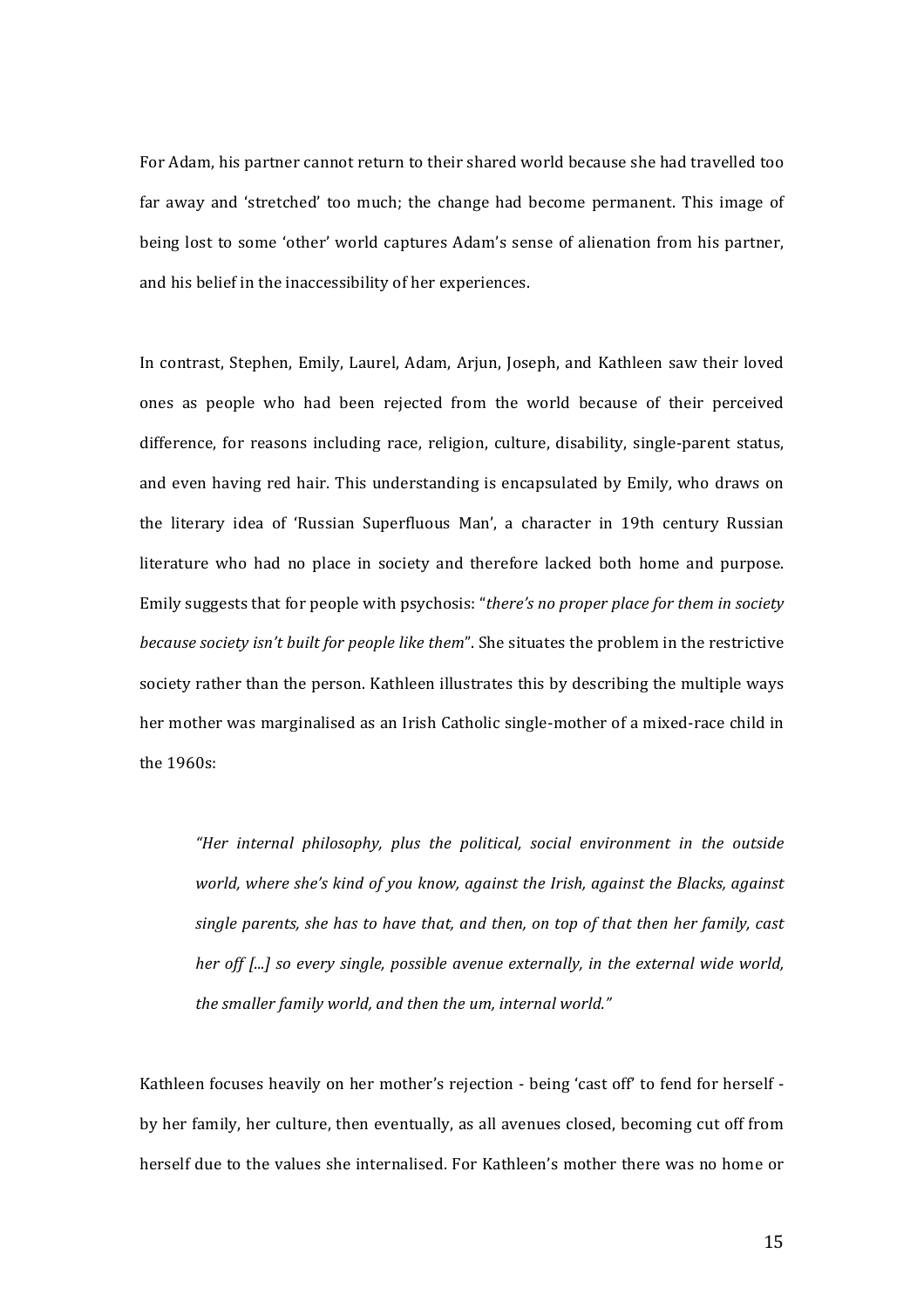no accepting place to take refuge because her mother was made to feel "wrong for being *alive".*

Joseph's account of his mother echoes this:

"She got loads of shit from her family for getting pregnant. She worked in the *church* so the- the shame that she must have felt must have been enormous."

Like Kathleen, Joseph stresses that his mother had no sanctuary from the world. Once her loved ones rejected her she had to hold "secrets" and "shame" within herself.

Arjun also describes multiple rejections when he relates his mother's distress to a calamitous combination of cultural and familial loss:

*"When* she came to the country, uh, like I said, she didn't really integrate so well […] the only thing she had was me, and my brothers after my dad left. […] she just *found* it quite difficult to cope, and she felt that kind of her world was being taken away from her. Because she was, even though she's lived here for, uh, 29 maybe 30 *years she still feels, quite alien in society."* 

Arjun understands that refuge can be taken in various worlds: familial, societal, religious, political, and internally, but that when there are multiple sources of rejection, this can be overwhelming. Arjun sees his mother develop psychosis when she loses the stability of her family, having already having lost her social stability through migration.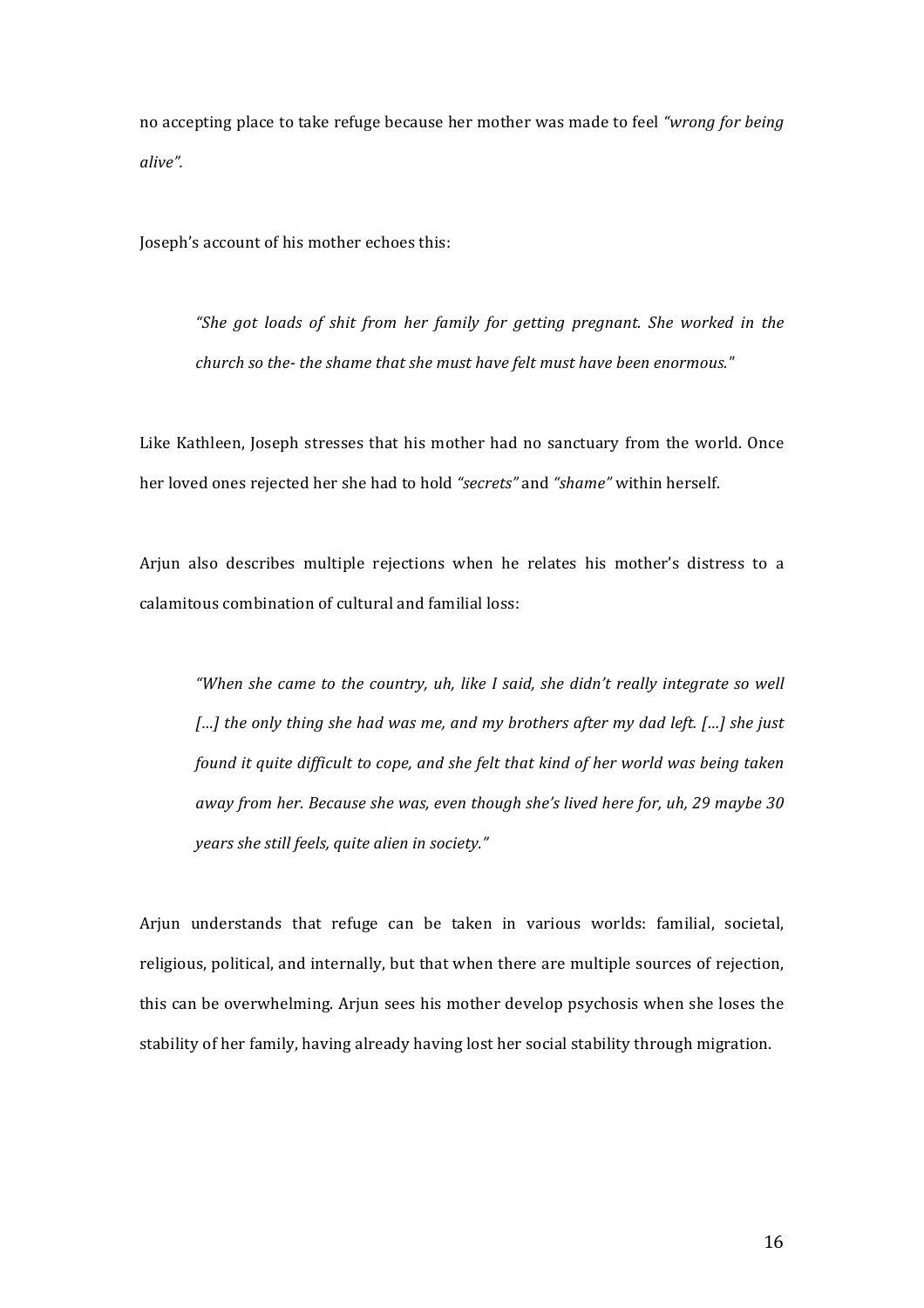#### *Maintaining the relational bond: Mooring points of understanding*

Despite, or perhaps because of, their sense of their loved ones' otherness and incomprehensibility, carers sought ways to maintain their relational bonds. Wherever their worlds overlapped or collided, participants sought out or created a 'mooring point' of understanding. These were attempts to 'latch on to' something in order to stop their loved one 'drifting away' from them relationally. This was an effortful process that resulted in connections that were typically tentative, partial and unidirectional. These mooring points were discrete attempts to understand specific facets of the carereceivers' experiences, and were not attempts to create holistic explanatory models.

Adam articulated this idea when he spoke about spotting Dr. Who references in his partner's delusional beliefs:

"It just got me somewhere [...] because I realised [the belief] comes from somewhere, it's not completely mad."

The phrase "completely mad" refers to Adam's experience of his partner as inaccessible. Finding one aspect of her experience of psychosis that he could understand  $-$  the TV programme Dr Who – provided a 'mooring point' for Adam to connect himself and his partner together through shared understanding.

Many participants latched onto a mooring point by bypassing 'rational' routes to understanding, and instead discovering idiosyncratic ways to make sense of their loved ones' behaviour and experiences. These were either material accounts (creatively drawing on ideas from genetics, nutrition, physical health or pseudoscience), or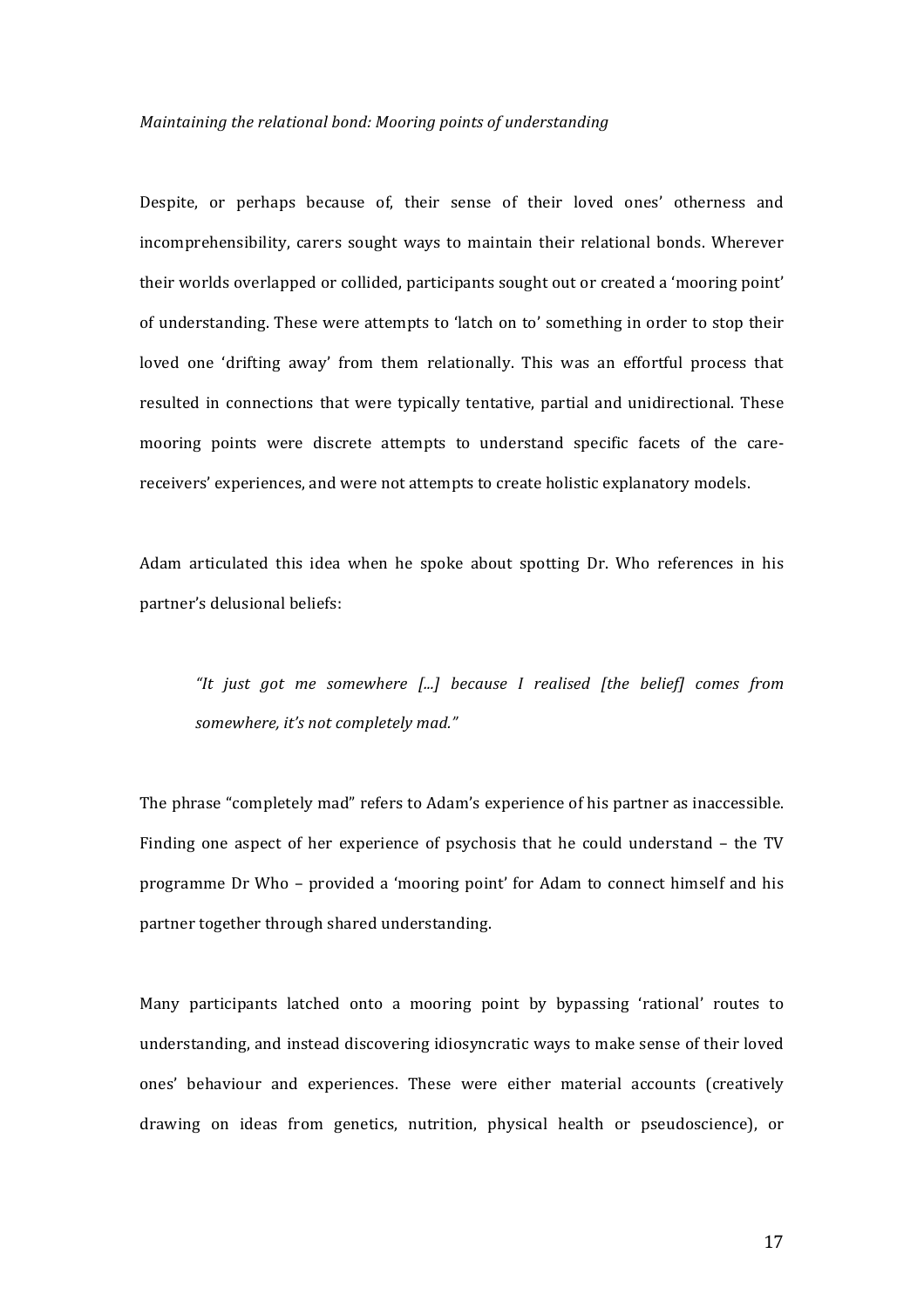supernatural and spiritual accounts. Participants occasionally shuttled between these in an attempt to find a functional sense-making strategy that was 'good enough'.

Perhaps because of the British cultural and historical context of this study, seven out of ten participants utilised (secular) material accounts in order to maintain connections with their loved one. Material 'mooring points' acted as inroads for understanding, where one, discrete part of the service-user's experience was isolated, and understood. All three sibling carers (Emily, David, and Betty) were drawn to genetics as means of partial understanding and connection, citing their shared upbringing, as David explains:

*"It's* got to be a part genetic, cause we're all brought up at the same, you know together, in the same room and everything we didn't have, that much different *circumstances"* 

When no other differences could be identified, the idea that the siblings were genetically different (something invisible, but profound) offered a physical separation between the siblings, as well as a way of understanding their loved one's anomalous experience. For some the perceived inevitability of the genetic explanation helped normalise their loved one's experience, making them less 'other'. Betty describes her sister's experience "as something intrinsic within her, you know some people has asthma, some people have *diabetes"*. By comparing it with other health conditions, Betty normalises the psychosis as part of her sister's 'natural' existence, which may feel less disturbing.

Ade and Kathleen looked to nutrition as a physical root cause. Ade described in detail how a poor digestive system made sense of her son's psychosis: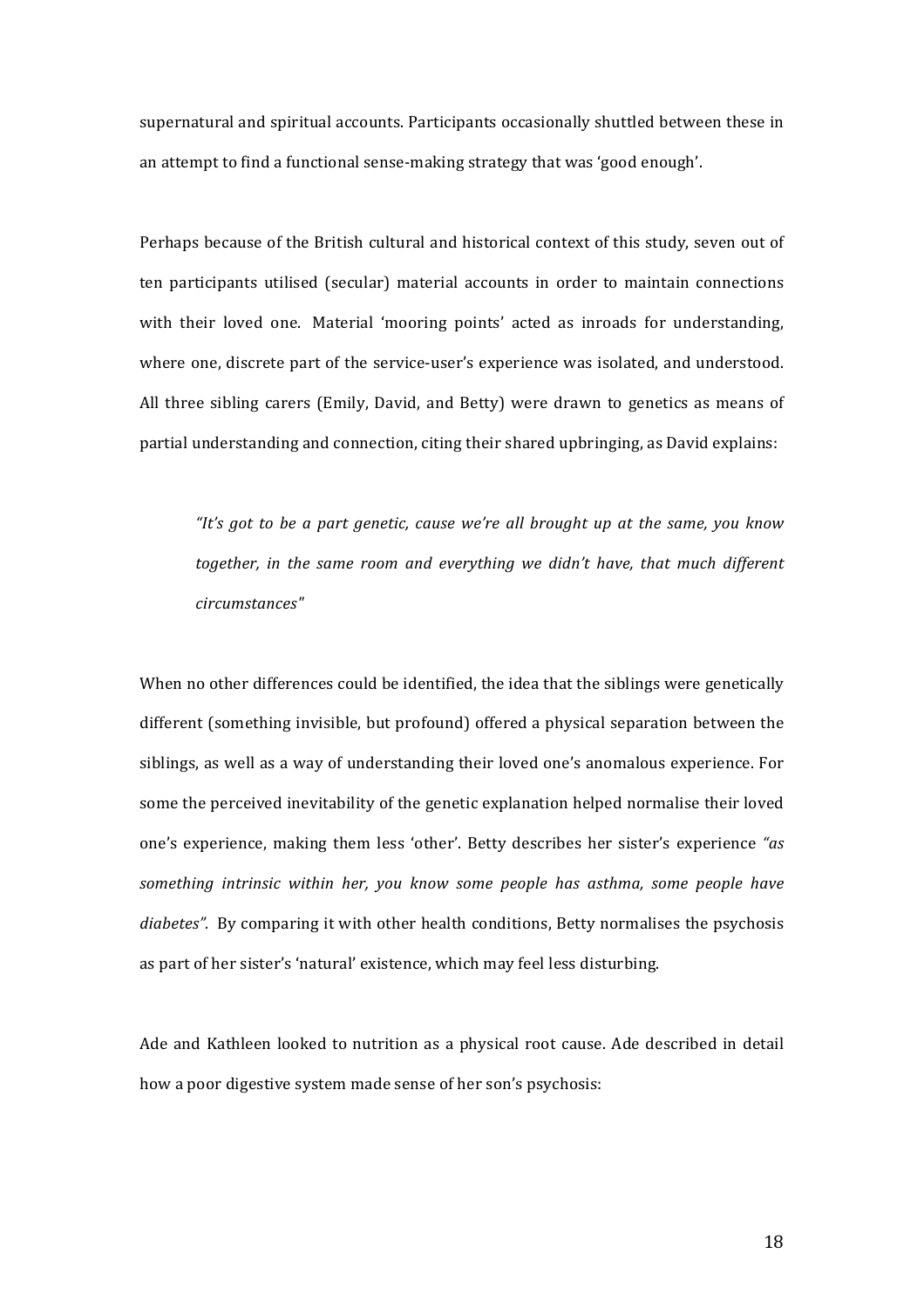*"He had the problem with his gut, he had serious toxicity in his system, it damaged his* internal, his lining of his wall, and, toxins leak into his system. And when they do *that from the gut, it gets into the brain...So, from all what I've read, what I'm meant* to do is to bring down the toxicity in his system."

For Ade, nutrition becomes the way that her son's psychosis can become tangible. Food is something we grasp, offer, and control as part of caring for ourselves and others. Focusing on nutrition allowed Ade, and Kathleen, to construct healing diets for their loved ones, allowing them to experience a sense of contributing to their loved one's recovery on a daily basis.

Kathleen understood one facet of her mother's distress, hearing voices, through a physiological/medical explanation:

*"Because she can't hear in one ear, when you can't hear, sometimes your, ear drum, creates sounds [...] like, noises. Like tinnitus. [...] Um, so, in a logical way, I've* sometimes tried to kind of think like, that might be a logical reason to understand, what, these kinda noises in her head."

Kathleen seems to acknowledge her creativity and tentativeness in this sense-making process, which takes the 'mysterious' phenomenon of voice-hearing and makes it "logical". Neither the doctors nor her mother said she had tinnitus, however, Kathleen's understanding provided a normative way of making sense of what was happening. Seeing her mother's voices as stemming from a 'real' sound, allowed Kathleen to position them as part of the shared world, rather than understanding them as emanating from an inaccessible, 'other' place.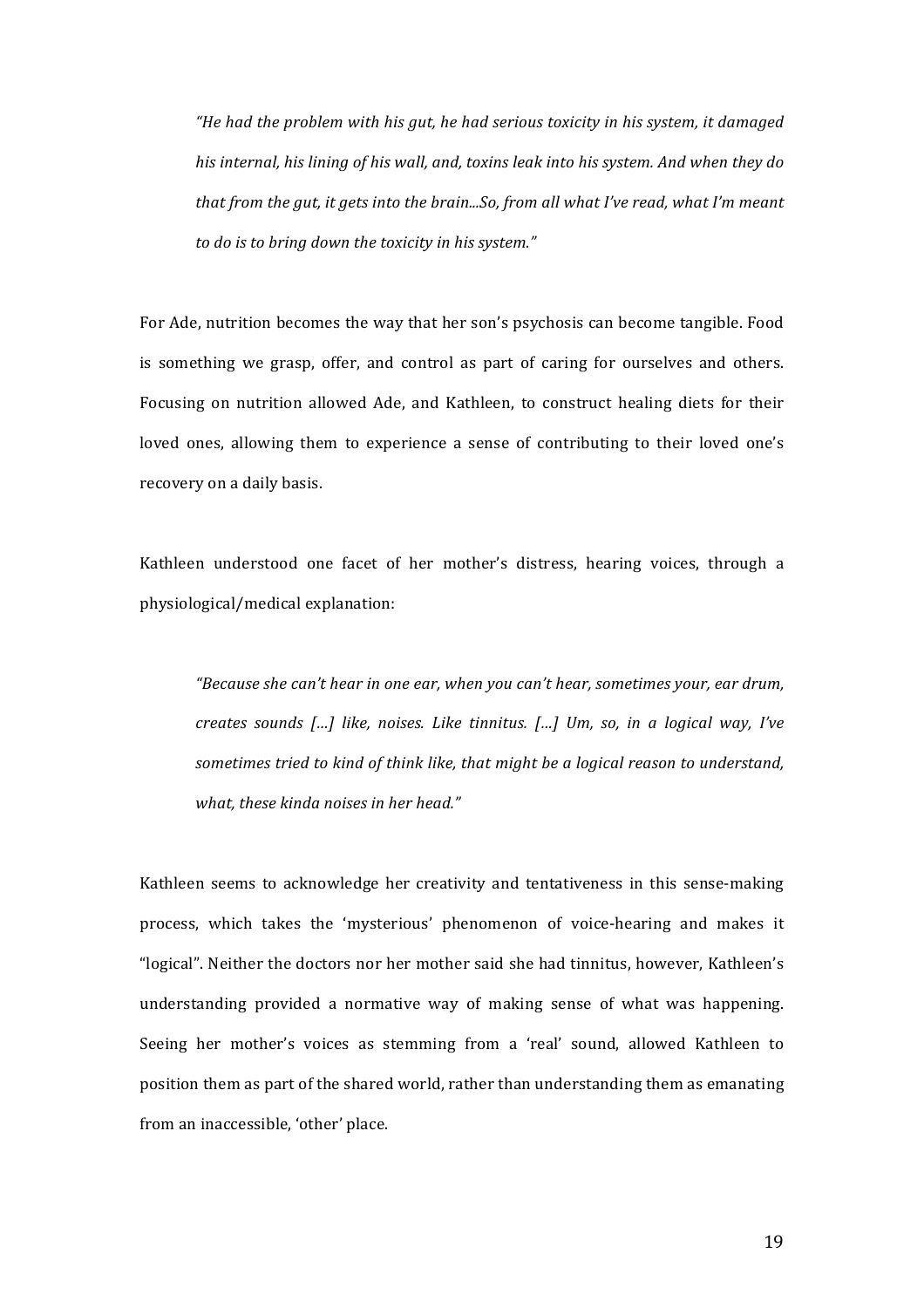Three participants also made sense of their loved one's experiences through recourse to supernatural or spiritual understandings, which released them from the confines of rationality. Psychosis did not have to make logical sense if it was deemed to involve aspects of experience beyond material boundaries., and this allowed carers stay 'moored' to their loved one despite having not rationalised their experience. Ade speaks about how doctors could not help her son because of this: *"The doctors only know what they're taught, they're afraid to go out of the boundaries.*" The homeopathic remedies she added to her son's diet were understood *to "act on another level in the human s[ystem ...]* another level entirely" suggesting she felt her son's psychosis originated from a deeper level or higher plane.

Kathleen believed her mother's psychosis has a spiritual nature:

*"[From] the upbringing that she's had and the environment, that it would sort of channel itself in that sort of um, that world of the kind of um, that other-worldness,* which is sort of not in the real world, but it's in the spiritual, realm."

For Kathleen, her mother's marginalisation and distress has been expressed at a spiritual level, unbounded by "real world" rationality. The incomprehensibility of this other "realm" is understandable and unavoidable. While Kathleen is not able to understand that 'other world' her mother is in, she is able to make sense of why it is part of her mother's experience, and therefore live alongside it. Laurel similarly discusses how seeing psychosis as supernatural helped her make sense of it:

*"I* got really interested in that whole idea about, possession and, [...] before they, *mental illnesses were diagnosed and psych-psychiatry thing came in, [...] back in* the 16th century and things like that. Possessions - well that makes loads of sense."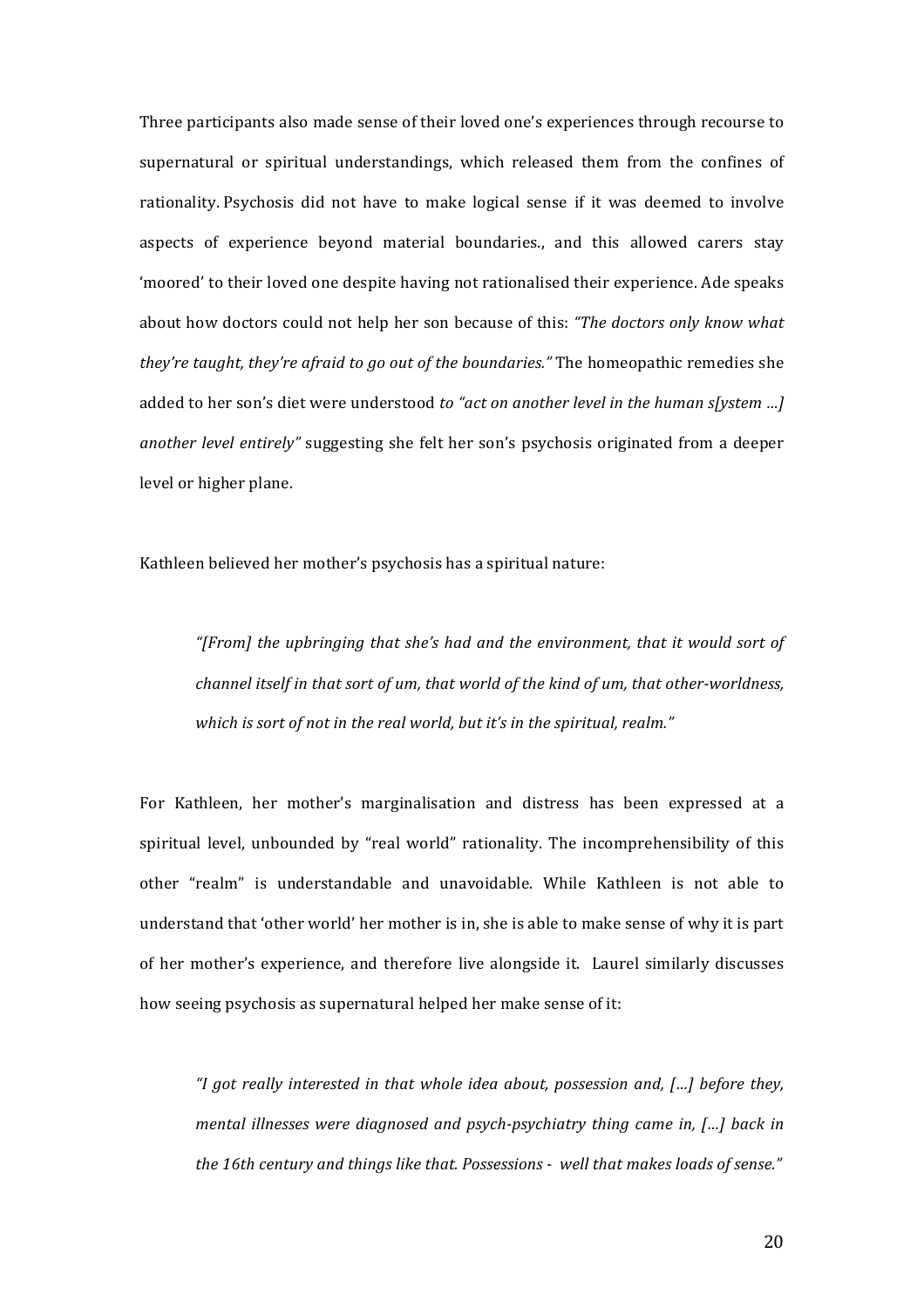For Laurel, psychosis makes more "sense" in a spiritual realm than a medical one; "psychiatry" is juxtaposed against historical ideas of "possession", thus Laurel is juggling between the 'rational', hegemonic understanding (Western psychiatry) and what makes intuitive sense to her (possession).

Two participants, Ade and Kathleen, shuttled between material and supernatural understandings. Ade believed her son's digestive problems were causing him to hear voices, but that this was also irritating him spiritually and that his soul was agitated. Kathleen attributed her mother's voice-hearing to tinnitus, but also linked this to her spiritual unease due to her religious persecution. For these participants, the spiritual and material explanations for their loved one's distress were not contradictory, but offered a more comprehensive understanding where 'logical' accounts failed.

### Discussion

This study describes a three-phase process of how carers make sense of a loved one's severe mental health problems. Initially participants described difficulty understanding their loved one's psychosis because it seemed beyond rational explanation, inaccessible and incomprehensible. Participants therefore understood the psychosis by viewing their loved one as somehow 'other', lacking those aspects that would allow them to cope in the adult world, or marginalised because of their difference. This 'otherness' made their loved one incompatible with their own world. Whilst providing a way to make sense of their loved one's seemingly strange or unknowable experiences, this strategy conflicts with the participants' desire to maintain their relational bonds and understand their loved one through familiarity and normativity. The final part of the process involved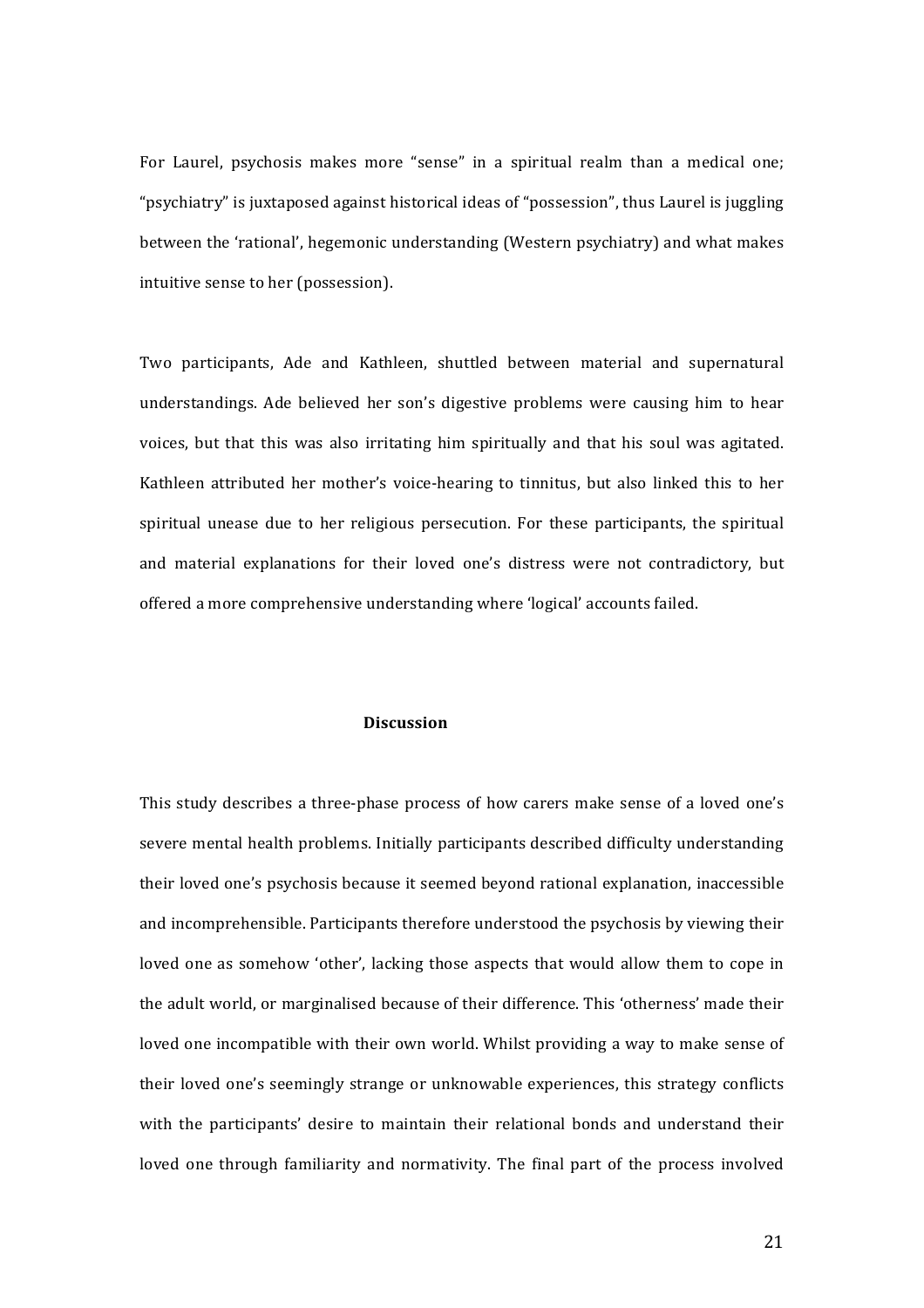participants attempting to find ways to make sense of their loved one's psychosis that would not threaten those relational bonds. These new attempts to understand bypassed the need for 'rational' or 'logical' sense-making, and instead utilised material or supernatural/spiritual understandings to explain discreet aspects of their loved one's experiences. This seemed to allow carers to feel at least partially connected to the person with psychosis, despite the fact that these understandings were not always experienced as fully adequate. This study suggests that for those caring for someone with psychosis, there is an effortful and idiosyncratic process to make sense of their loved one's experience and to comprehend something that seems initially incomprehensible. It is this process of 'hermeneutic labour' (Leventhal,  $1994$ ) – working to find a way to understand – that helps maintain the relationship.

### *Understanding and the person*

In this study, carers viewed psychosis as incomprehensible, *yet at the same time* they went to significant lengths to try to find meaning and make sense of their loved one's experiences. These carers predominantly ignored mainstream psychiatry's view of psychosis as a biologically-determined brain disorder (the exception was some participants' recourse to genetics), and instead privileged idiosyncratic and personallyrelevant ways to make meaning from their situation. Carers and professionals are likely to need different ways to make sense of psychosis. Hoerl (2013) argues that whilst explanation is enough for clinicians, only *understanding* is sufficient for someone in a relationship with a person experiencing mental health problems. Explanation is predicated on a surface-level examination of multiple cases (Hoerl, 2013) and, like all scientific processes, artificially stands outside or above the phenomena, objectifying and reducing the lived experience (Merleau-Ponty, 1964). Scientistic explanation of this sort 'misses' the fundamental felt, embodied, relational aspects of lived experience that allow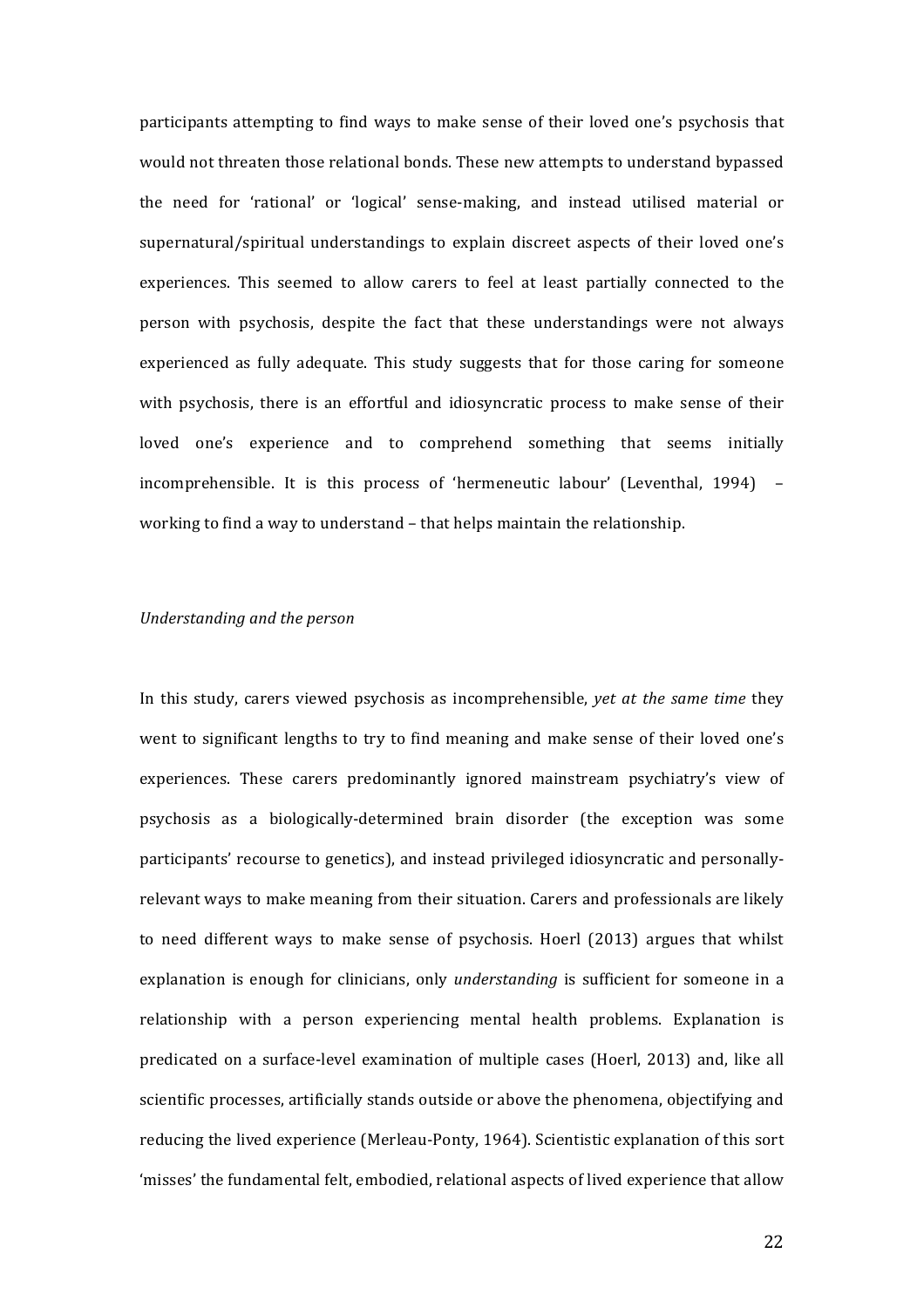people to maintain relational bonds. Understanding, in contrast, privileges the 'between' (Buber,  $1970/1923$ ,  $p59$ ), the dialogic, intersubjective space that emerges out of 'meeting' the other as a whole person. It is this type of understanding that permits the rediscovery of what might be shared (Dilthey, 2002/1910), despite our differences. In a contemporary clinical context, this philosophical view is most strongly endorsed by the Open Dialogue approach to psychosis (e.g. Seikkula, 2002), which works with the entire social network where someone is experiencing psychosis. This approach aims to support person to person meeting, encourages shared understanding through dialogue, and radically respects the importance of relational bonds in recovery from mental health crises.

Seeing psychosis as incomprehensible challenges Western scientific principles of logical explanation, but (drawing on Jaspers, 1962) it also indicates a failure of 'everyday empathy'. Everyday empathy relies on the belief that we can use our own experience of the world as a template for understanding others; little in the carers' life experience prepares them to understand psychosis, which seems radically "un-understandable" (Hoerl, 2013, p118). However, this study suggests that *some* understanding was possible. Carers found ways to develop understandings that 'fit' their loved one's experiences, but did not necessarily stand up to logical scrutiny (even their own). Rather than static appraisal, understanding in these cases was emergent, contingent, fluid, and even contradictory. Seeing their loved one as incompatible with the shared-world may be an intuitive way of acknowledging that the carer's own experience would be insufficient scaffolding for everyday empathy, and that other hermeneutic strategies would be necessary to maintain emotional connection.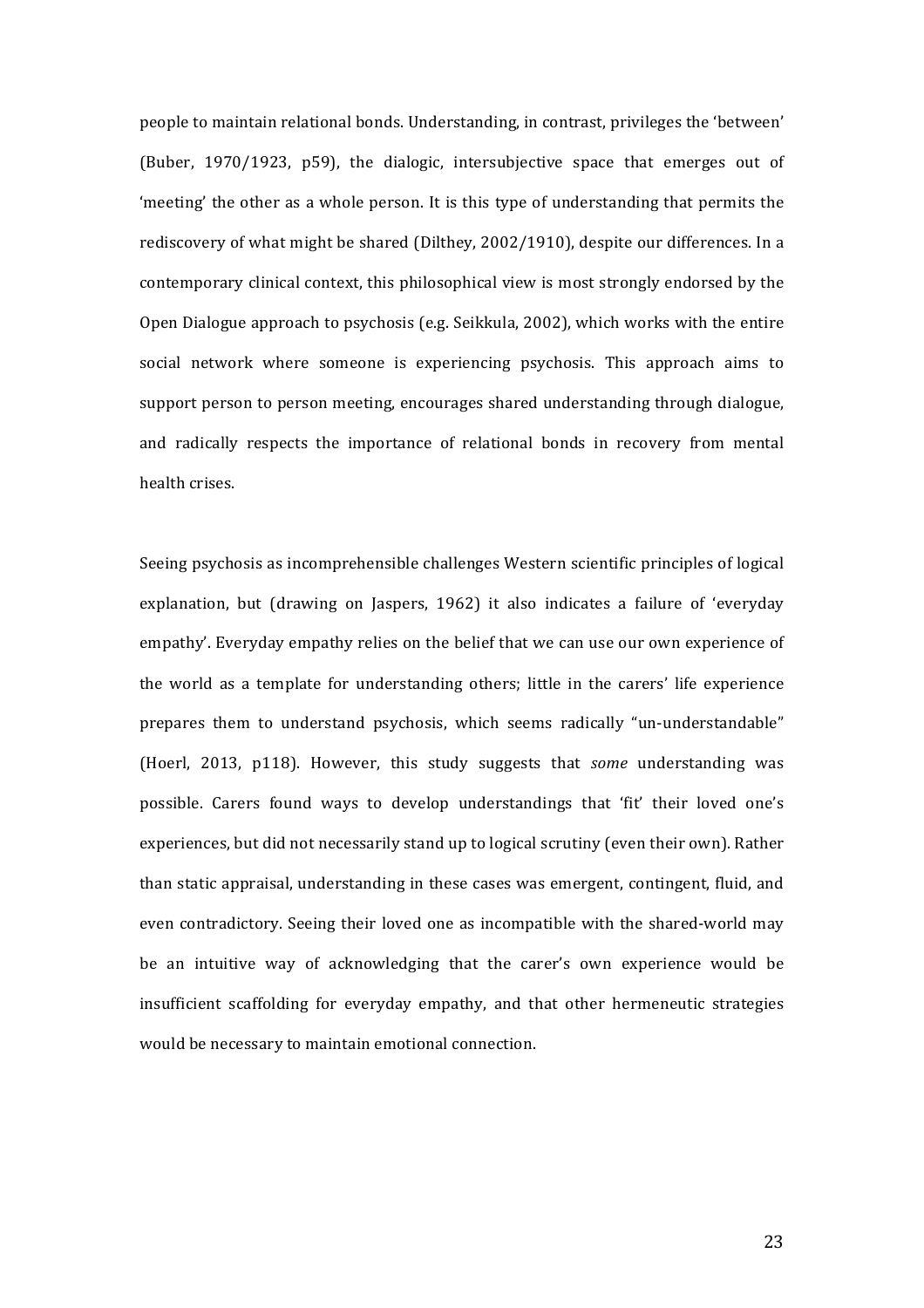Understanding, being understood, and sharing a meaningful life are central to feelings of belongingness. Belongingness, in turn, is fundamental to wellbeing and protects against mental health problems (Baumeister & Leary, 1995). It is also a better predictor of recovery in psychosis than symptom severity (Norman, Windell, Lynch, & Manchanda, 2013). Many of these carers intuitively placed disrupted relational experience at the heart of their loved one's distress. They described experiences of marginalisation and alienation from multiple relational spheres (relationships, family, society, culture), and whilst this psychosocial account of psychosis is gaining traction (e.g. Bhugra,  $2000$ ; Selten, Cantor-Graae, Kahn, 2007; Read & Dillon, 2013), it is still notably absent from much mainstream psychiatry. Mental health stigma was also cited as a reason for the loved ones continuing to feel 'locked out' of the world, which is a well established barrier to recovery (see Birchwood, 2003). It is perhaps unsurprising then, that carers went to such lengths to avoid repeating this relational trauma in their own relationships with their loved ones. However, they seemed to encounter a dilemma: a conflict between the perceived incomprehensibility of their loved one's experience, and a deeply held and fundamental desire to understand them and their experiences.

Stolorow (2007) suggests that when one feels as though the other's experiential horizons do not cross with one's own (incomprehensibility), a gulf opens up that feels difficult to bridge. This study demonstrates the effort undertaken by carers in an attempt to bridge this gulf, or at the least to create mooring points with the hope of stopping their loved one drifting away entirely. This is 'hermeneutic labour' (Leventhal, 1994), an effortful grasping towards understandings that seem take account of the person (including their history and personality), and which enable a meaningful meeting between the carer and their loved one. Hermeneutic labour transforms what is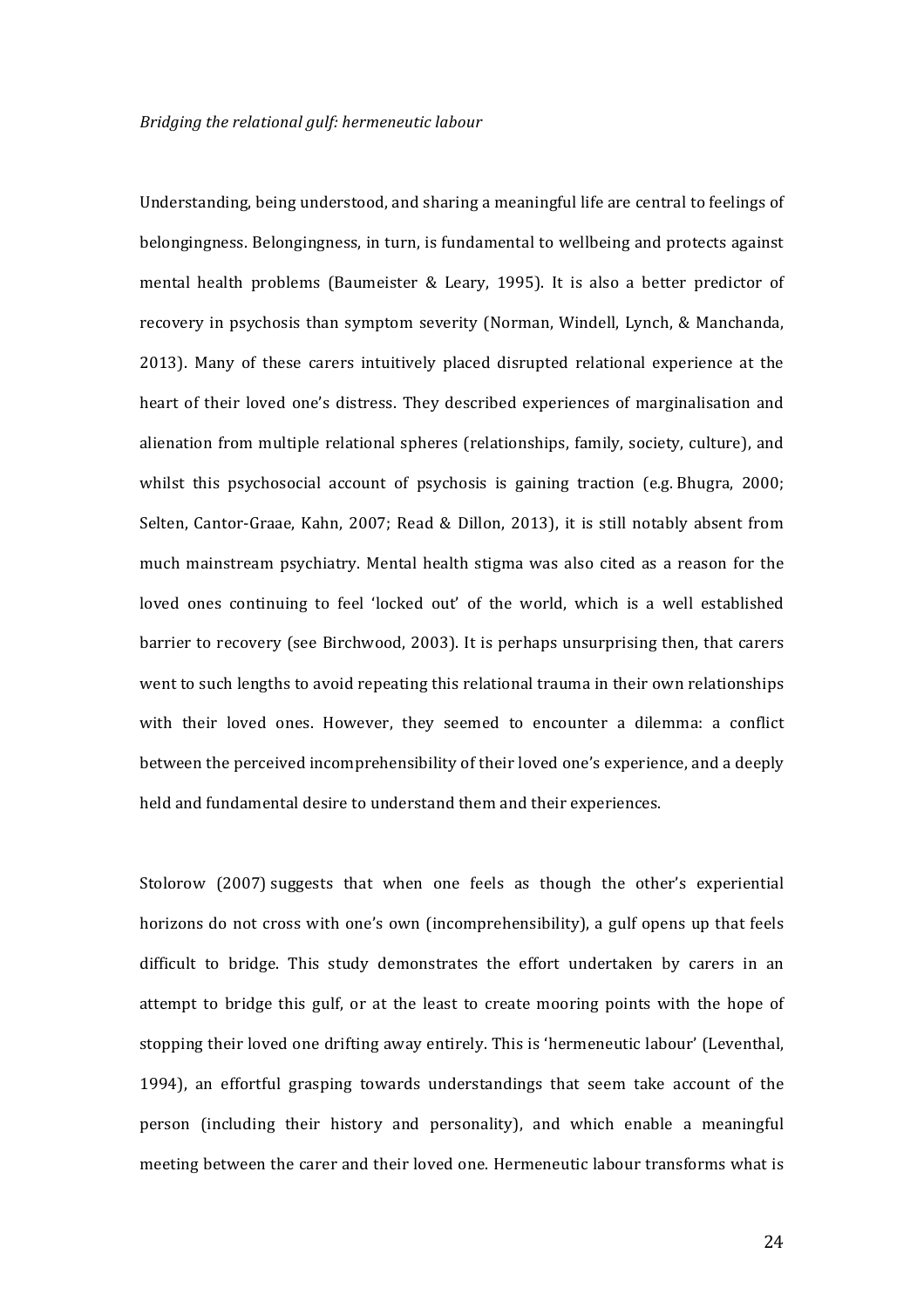initially felt as incomprehensible and 'other', into something that is more familiar and accessible by repositioning it within their horizons of shared experience.

Hammerschlag (2014, p24) writes that "the language of science cannot adequately explain the mystery that is an essential part of the human experience". In this study medical models of understanding psychosis were experienced as insufficient, and medical practitioners were positioned as essentially ignorant. Instead participants created idiosyncratic material understandings that they found relatively simple and  $t$ angible (e.g. nutrition), or supernatural and spiritual explanations (e.g. possession), which released them from the confines of rationality. There was noticeable diversity in the understandings amongst and between participants. Many went to some lengths to seek out ways to sense-make that felt sufficient; useful explanatory evidence was gathered both ad hoc and purposively from websites, support groups, academic books, news articles, local cultural knowledge and novels, and was pieced together in a patchwork of understanding. Their hermeneutic labour in creating, and emergently recreating, understandings that best accounted for their loved one's experiences, provided spaces to contact and 'meet' their loved ones in ways that felt shared. The goal of this purposeful process was therefore to develop and maintain emotional proximity and relevance, and support relational bonds.

# *Thinking differently about carers and psychosis: Some implications for practice*

With the care for people experiencing psychosis falling increasingly on informal carers, rather than psychiatric professionals (Kardorff et al., 2015), how carers make sense of psychosis is increasingly relevant. In this study, carer sense-making occurs within the context of carers feeling unsupported and excluded by clinician's explanations of psychosis, or lack thereof. Arguably, objective scientific understandings fit poorly with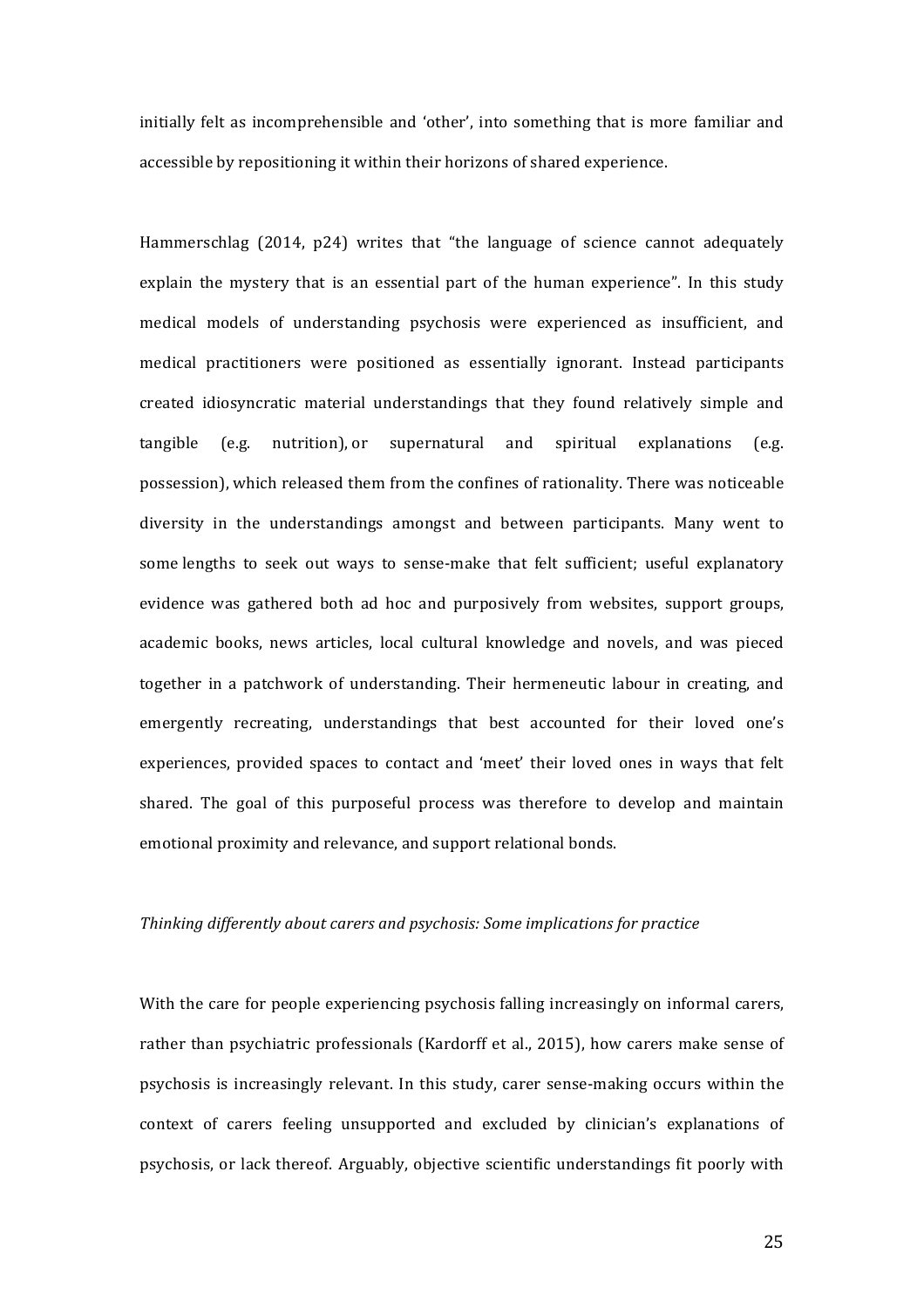the subjective, relational caring role (Wajcman, 1991) and the understandings that emerge from that role. Carers often feel that their contributions and expert knowledge go unrecognised (Worthington & Rooney, 2010) and many feel ignored, not listened to or blamed for the service-users' problems (Gray et al., 2008, Lyons et al., 2009; Rowe, 2011). 

Most carers wish for more empathetic communication with mental health professionals and greater involvement within the care team (Worthington & Rooney, 2010; Harris et al.,  $2017$ ) and the UK NICE guidance  $(2014)$  supports this. One way this is done is through involving carers in psychoeducation programmes, though this study suggests that these could be problematic. Psychoeducation that is based on imparting biomedically-oriented 'truths' about psychotic experiences and recovery may be deemed a form of intellectual colonisation, to be actively resisted or simply forgotten. These carers seemed sceptical that the medical model could offer understandings that were helpful, or which were likely to be consistent with personal, experiential and (auto)biographical truths, such as histories of marginalisation and rejection. This scepticism might be reinforced by actual or perceived differences between clinicians and carers (e.g. class, ethnicity). Disenfranchised groups may also be more mistrustful of biomedical models of mental health because similar models have been used to justify social disadvantage (Schnittker, Freese, & Powell, 2000). Carers in this study preferred more grassroots networks for information, including friends and internet fora. Understandings that do not take into account the real-world inequalities and social exclusion experienced by carers and service-users are unlikely to be integrated smoothly into pre-existing understandings.

A mismatch between carer (and service-user) understandings and those of the clinical staff is a missed opportunity to forge closer relationships between services and those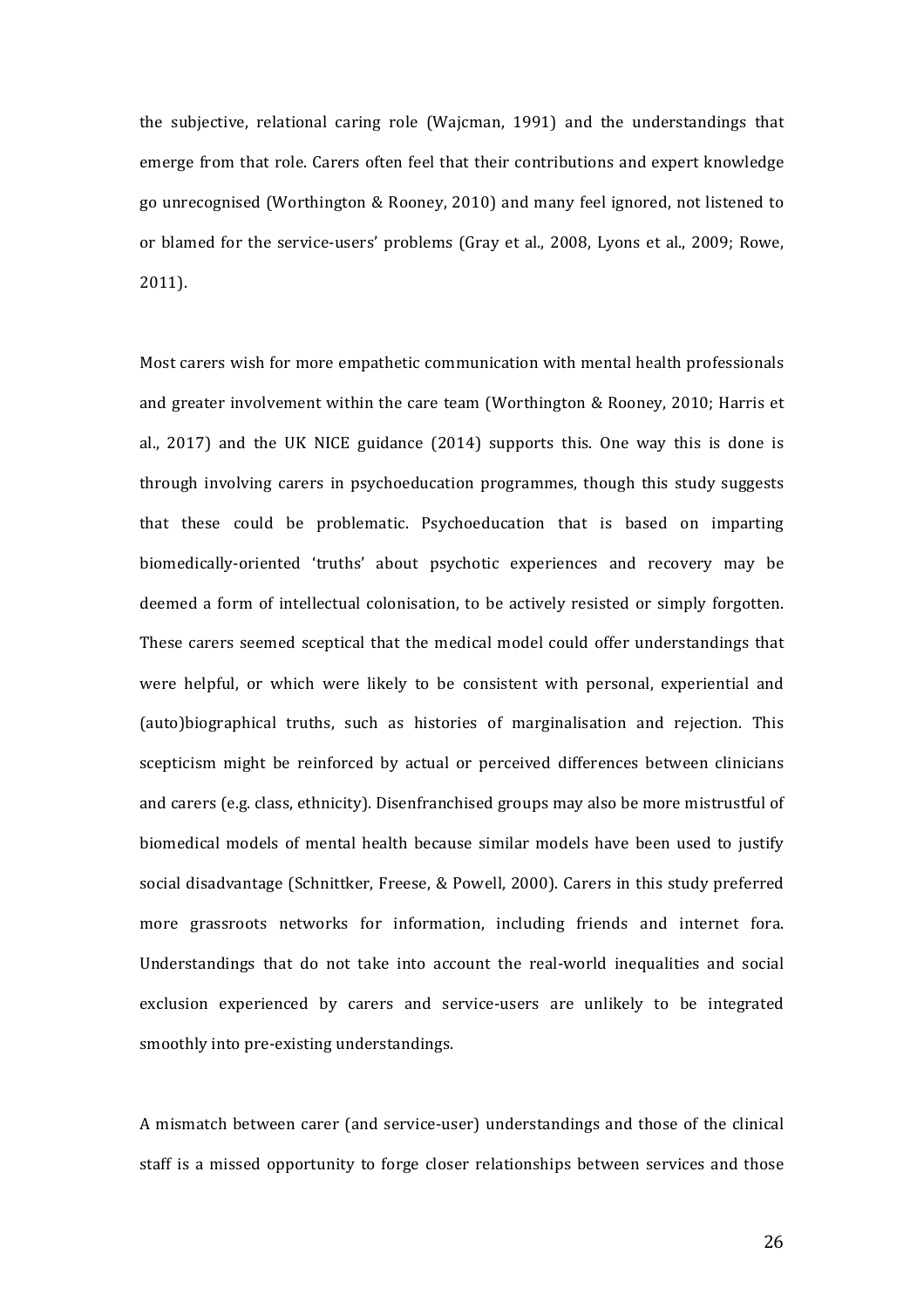they serve. Psychoeducation programmes are not typically tailored to meet the individual needs of specific relationship settings, and therefore the "unique strengths and vulnerabilities" of each system are missed (Martindale, 2009, p59). Whilst a recent meta-analysis suggests that psychoeducation groups offer support through providing a peer-to-peer environment that normalises carers' experience (Sin et al., 2017), the opportunity for *staff* and carers to engage in meaningful dialogue about carers' specific experiences and perspectives is also needed. Psychoeducation sessions can provide a forum for carers to share their personal understandings with services (Addington, Addington, Jones & Ko, 2001) – educating them about their patients – and services should value and respect these perspectives, even when these are at odds with established views. Corocoran (2017) agrees that clinicians must respectfully listen to their patients' loved ones if psychosis care is to improve.

Carers in this study crafted their understandings in dynamic and idiosyncratic ways in order to manage the conflict between the perceived incomprehensibility of their loved one's experiences and their desire to maintain a close relational bond with that person. Services should not assume that how carers make sense of psychosis, or any mental health problem, will remain static, nor should they prioritise the content of carers' sense-making over the sense-making process. This study suggests that carers' attempts to understand their loved ones, and the efforts they go to do this, are perhaps more important than the understandings themselves.

# **Acknowledgements**

The authors would like to thank the generosity of the research participants and acknowledge the very helpful comments of the reviewer.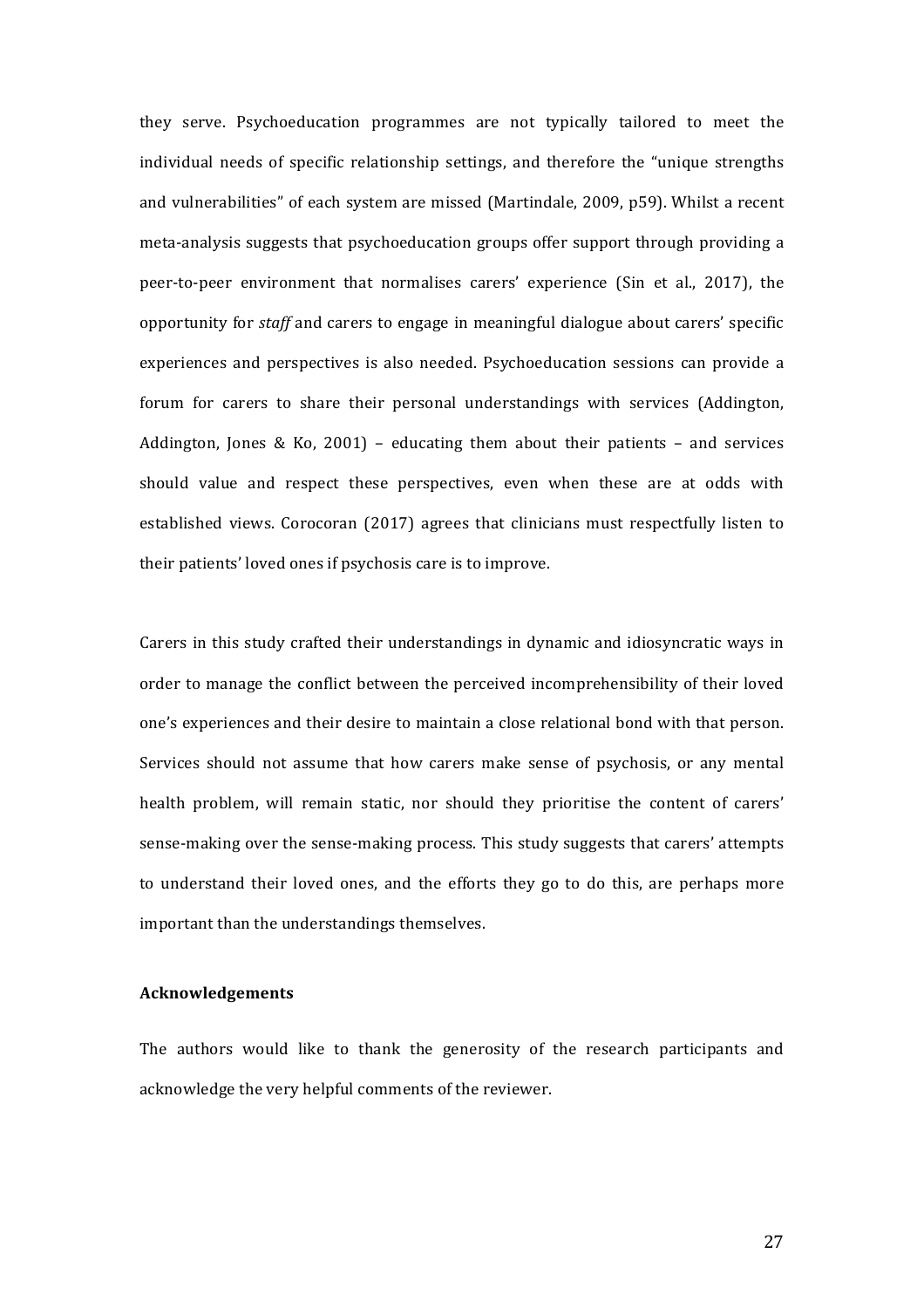#### **References**

Addington, J., Addington, D., Jones, B., & Ko, T. (2001). Family intervention in an early psychosis program. *Psychiatric Rehabilitation Skills*, *5*(2), 272-286. http://dx.doi.org/10.1080/15487760108415433

Barrowclough, C., & Hooley, J. M. (2003). Attributions and expressed emotion: A review. *Clinical Psychology Review*, *23*(6), 849-880. http://dx.doi.org/10.1016/S0272- 7358(03)00075-8

Barrowclough, C., Johnston, M., & Tarrier, N. (1995). Attributions, expressed emotion, and patient relapse: An attributional model of relatives' response to schizophrenic illness. *Behavior Therapy*, *25*(1), 67-88. http://dx.doi.org/10.1016/S0005- 7894(05)80146-7

Baumeister, R. F., & Leary, M. R. (1995). The need to belong: Desire for interpersonal attachments as a fundamental human motivation. *Psychological Bulletin*, 117(3), 497-529. http://dx.doi.org/10.1037/0033-2909.117.3.497

Bebbington, P., & Kuipers, L. (1994). The predictive utility of expressed emotion in schizophrenia: an aggregate analysis. *Psychological Medicine*, *24*(03), 707-718. https://doi.org/10.1017/S0033291700027860

Bhugra, D. (2000). Migration and schizophrenia. *Acta Psychiatrica Scandinavica*, 102(s407), 68-73.

Birchwood, M. (2003). Pathways to emotional dysfunction in first-episode psychosis. *The British Journal of Psychiatry*, *182*(5), 373-375. doi: 10.1192/bjp.182.5.373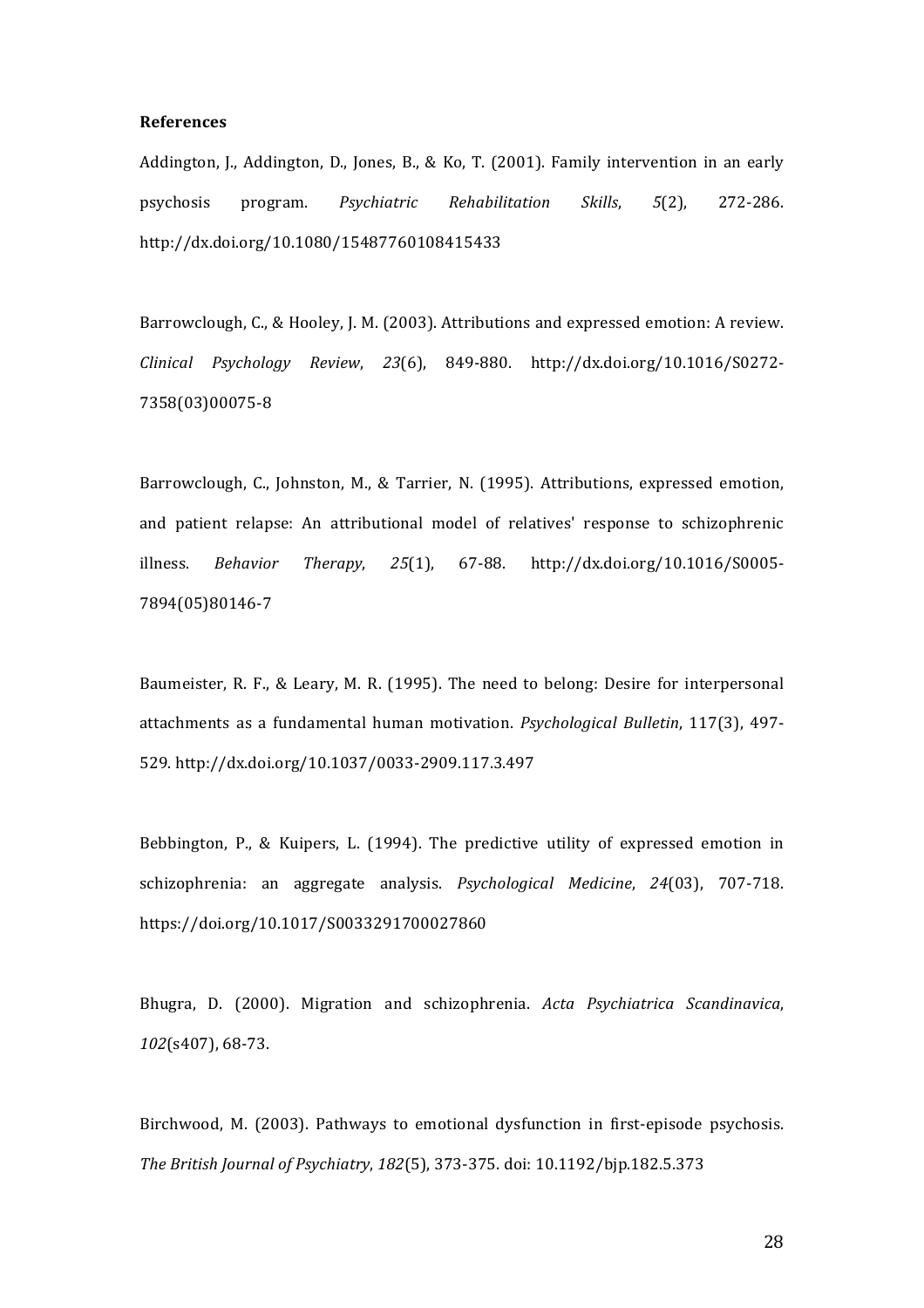Boden, Z., Larkin, M., & Iyer, M. (2018). Picturing ourselves in the world: drawings, interpretative phenomenological analysis and the relational mapping interview. *Qualitative Research in Psychology*, 1-19.

Buber, M. (1970). *I and thou*. (W. Kaufman, Trans.). Edinburgh: T. & T. Clark. (Original work published in 1923.)

Butzlaff, R. L., & Hooley, J. M. (1998). Expressed emotion and psychiatric relapse. *Archives Of General Psychiatry*, *55*(6), 547-552. doi: 10.1034/j.1600-0447.2000.00015.x

Clement, S., & Foster, N. (2008). Newspaper reporting on schizophrenia: A content analysis of five national newspapers at two time points. *Schizophrenia Research*, 98(1-3), 178-183. http://dx.doi.org/10.1016/j.schres.2007.09.028

Cooke, A. (2014). *Understanding Psychosis and Schizophrenia* (1st ed., p. 10). Leicester: The British Psychological Society. Retrieved from https://www.bps.org.uk/system/files/userfiles/Division%20of%20Clinical%20Psychology/public/understanding\_psychosis\_- \_final\_19th\_nov\_2014.pdf

Dilthey, W. (2002). *Selected works (Vol. 3), The formation of the historical world in the human sciences*, (R. A. Makkreel & F. Rodi, Eds.) Princeton, NJ: Princeton University Press. (Original work published in 1910).

Fortune, D. G., Smith, J. V., & Garvey, K. (2005). Perceptions of psychosis, coping, appraisals, and psychological distress in the relatives of patients with schizophrenia: An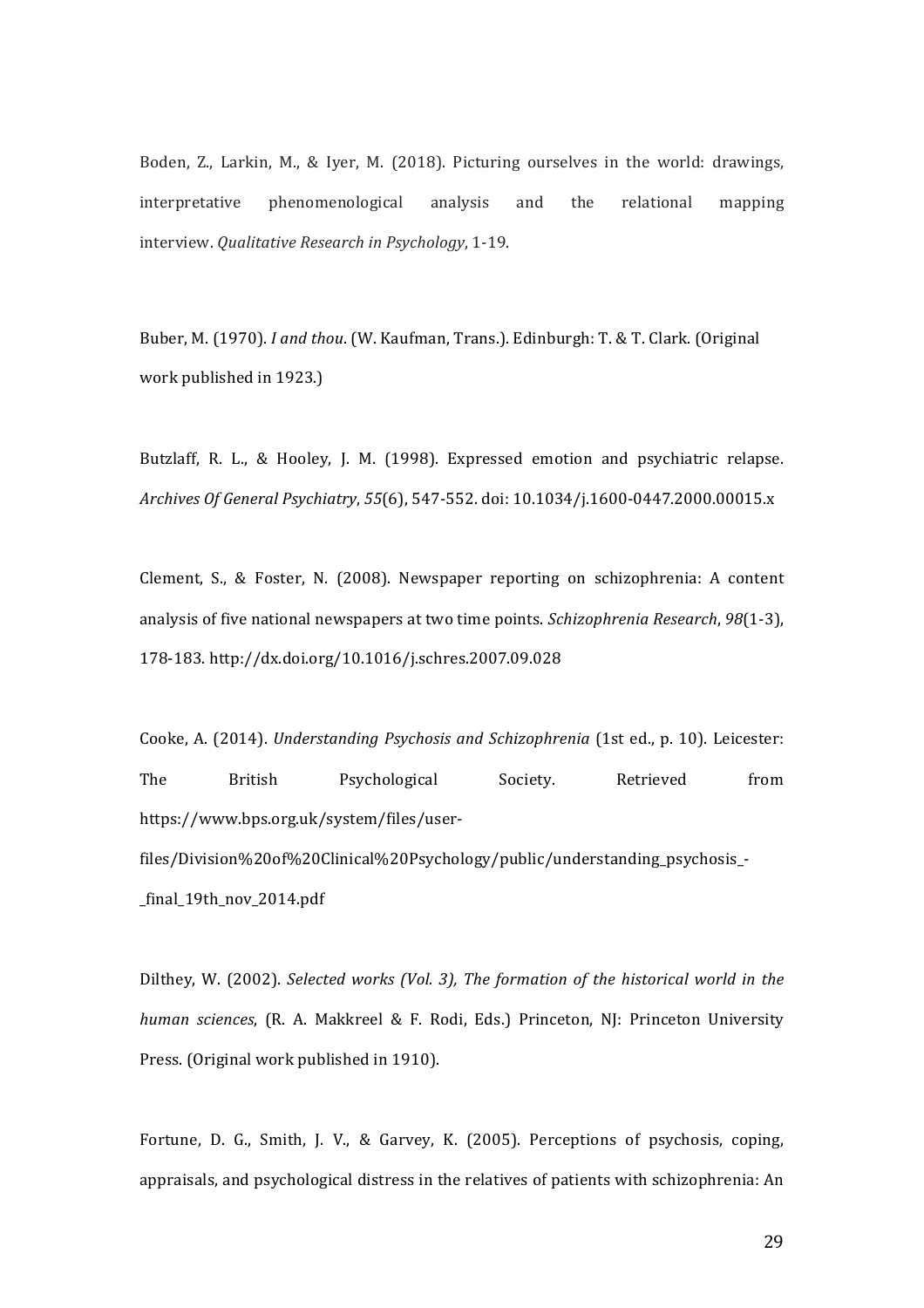exploration using self-regulation theory. *British Journal of Clinical Psychology*, 44(3), 319-331. doi: 10.1348/014466505X29198

Geekie, J., Randal, P., Lampshire, D., & Read, J. (Eds.). (2013). *Experiencing psychosis: Personal and professional perspectives*. Routledge. 

Gerson, R., Davidson, L., Booty, A., McGlashan, T., Malespina, D., Harold Alan Pincus, M. D., & Corcoran, C. (2009). Families' experience with seeking treatment for recent-onset psychosis. *Psychiatric Services*, *60*(6), 812-816. http://dx.doi.org/10.1176/ps.2009.60.6.812

Grice, S. J., Kuipers, E., Bebbington, P., Dunn, G., Fowler, D., Freeman, D., & Garety, P. (2009). Carers' attributions about positive events in psychosis relate to expressed emotion. *Behaviour research and therapy*, 47(9), 783-789. http://dx.doi.org/10.1176/ps.2009.60.6.812 

Hammerschlag, C. (2014). 'Neuroscientification' and the mystical are compatible. *Current Psychiatry, 13*  (5) 24. Retrieved from http://www.currentpsychiatry.com/specialty-focus/neurodevelopmentaldisorders/article/neuroscientification-and-the-mystical-arecompatible/7e1d94d5799854bc7de3726a501971c5.html?trendmd-shared=1

Hatfield, A. B., Spaniol, L. & Zipple, A. M. (1987) Expressed emotion: A family perspective. *Schizophrenia Bulletin, 13*, 221-235. DOI: 10.1093/schbul/13.2.221

Harvey, C., & O'Hanlon, B. (2013). Family psycho-education for people with schizophrenia and other psychotic disorders and their families. Australian and New Zealand Journal of Psychiatry, 47(6), 516-520. Doi: 10.1177/0004867413476754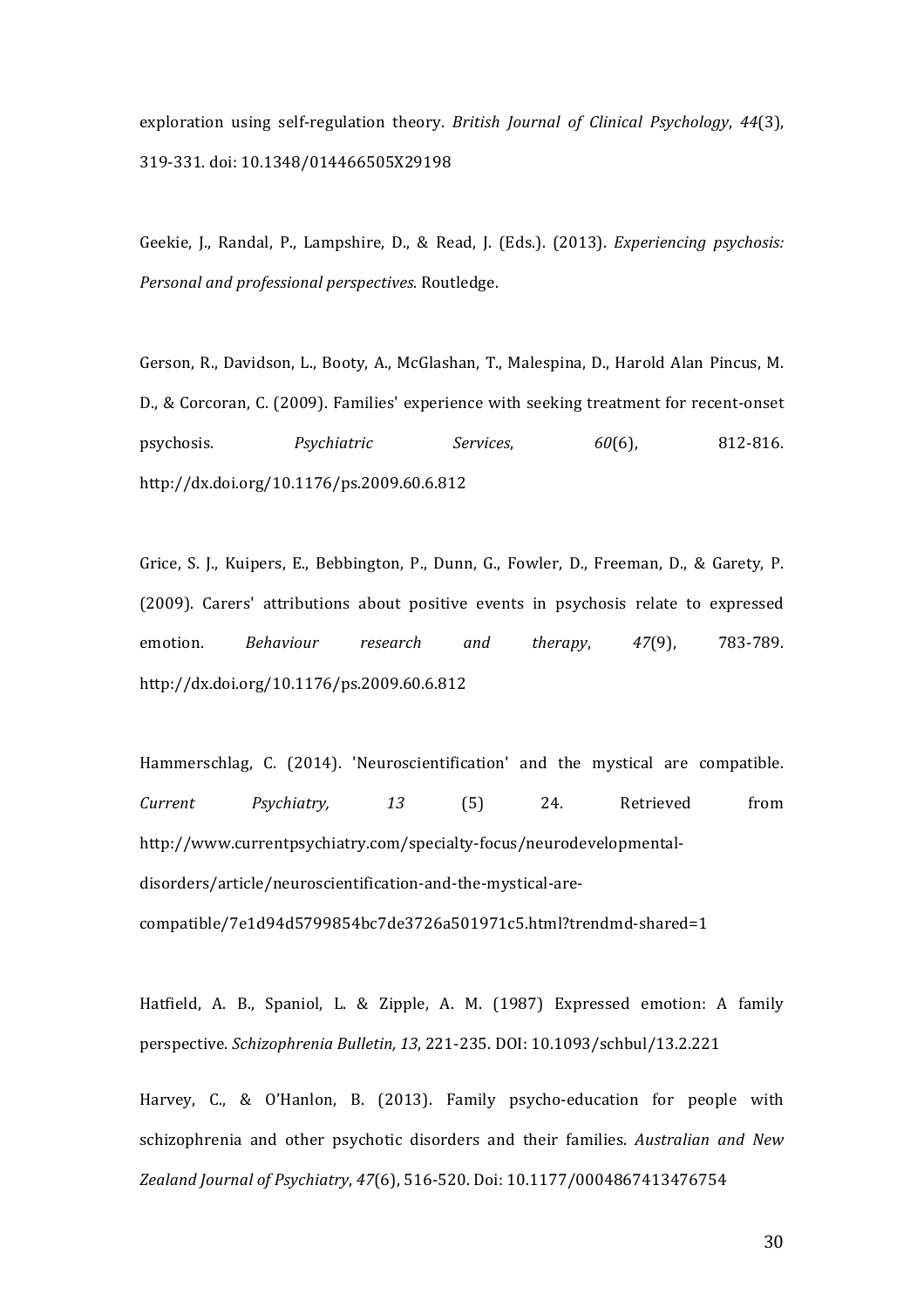Hickman, G., Newton, E., Fenton, K., Thompson, J., Boden, Z. V., & Larkin, M. (2016). The experiential impact of hospitalisation: Parents' accounts of caring for young people with early psychosis. Clinical Child Psychology and Psychiatry, 21(1), 145-155. Doi: 10.1177/1359104515581716 

Hooley, J. M. (1998). Expressed emotion and locus of control. *The Journal of nervous and mental disease*, *186*(6), 374-378. DOI: 10.1097/00005053-199806000-00009

Hoerl, C. (2013). Jaspers on explaining and understanding in psychiatry. In T. Fuchs & G. Stanghellini (Eds.), *One Hundred Years of Karl Jaspers' General Psychopathology*, pp. 107-120. Oxford: Oxford University Press.

Jaspers, K. (1962). *General Psychopathology*. Trans. J. Hoenig and M. W. Hamilton, Manchester: Manchester University Press.

Kuipers, E., & Bebbington, P. E. (2005). Research on Burden and Coping Strategies in Families of People with Mental Disorders: Problems and Perspectives. In N. Sartorius, N. Sartorius (Eds.) *Families and mental disorders: From burden to empowerment* (pp. 217-234). New York, NY, US: John Wiley & Sons Ltd. DOI: 10.1002/0470024712.ch10

Kuipers, E., Onwumere, J., & Bebbington, P. (2010). Cognitive model of caregiving in psychosis. *The British Journal of Psychiatry*, *196*(4), 259-265. DOI: 10.1192/bjp.bp.109.070466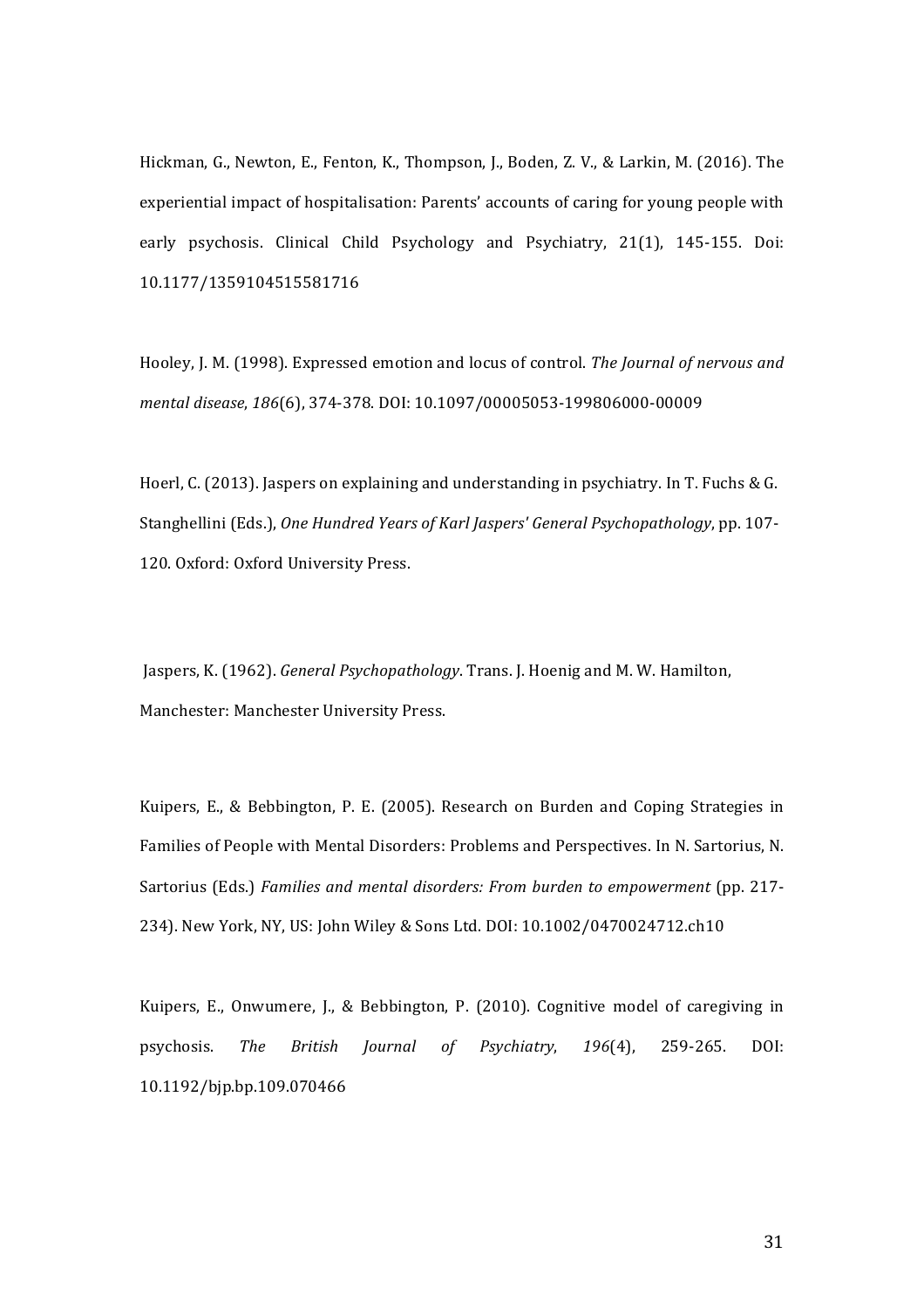Kuipers, E., Watson, P., Onwumere, J., Bebbington, P., Dunn, G., Weinman, J., ... & Garety, P. (2007). Discrepant illness perceptions, affect and expressed emotion in people with psychosis and their carers. *Social psychiatry and psychiatric epidemiology*, 42(4), 277-283. doi:10.1007/s00127-007-0165-4

Lobban, F., Barrowclough, C., & Jones, S. (2005). Assessing cognitive representations of mental health problems. II. The illness perception questionnaire for schizophrenia: Relatives' version. *British Journal of Clinical Psychology*, *44*(2), 163-179. DOI: 10.1348/014466504X19785

Magliano, L., Fiorillo, A., Malangone, C., Marasco, C., Guarneri, M., & Maj, M. (2003). The effect of social network on burden and pessimism in relatives of patients with schizophrenia. *American Journal Of Orthopsychiatry*, 73(3), 302-309. http://dx.doi.org/10.1037/0002-9432.73.3.302

Martindale, B. V. (2009). The rehabilitation of psychoanalysis and the family in psychosis: recovering from blaming. *Psychiatria Danubina*, 21(1), 51-60.

McCann, T. V., Lubman, D. I., & Clark, E. (2012). Primary caregivers' satisfaction with clinicians' response to them as informal carers of young people with first-episode psychosis: a qualitative study. *Journal of clinical nursing*, 21(1-2), 224-231. DOI: 10.1111/j.1365-2702.2011.03836.x

Merleau-Ponty, M. (1964). Eye and Mind. (C. Dallery, Trans.). In J. M. Edie (Ed.), *The primacy of perception, and other essays on phenomenological psychology, philosophy of* art, history and politics, (pp. 159-192). Evanston, IL: Northwestern University Press.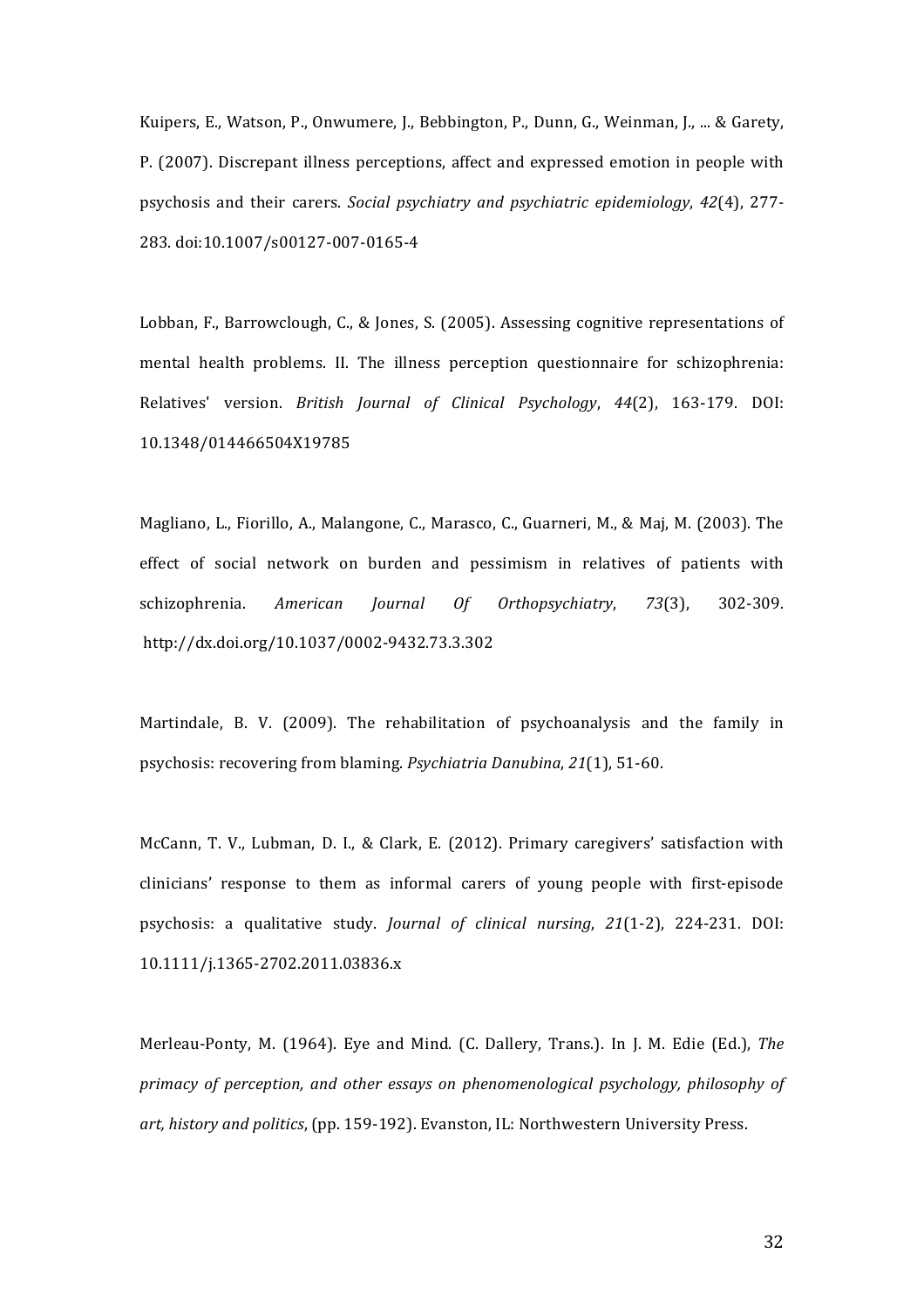Norman, R. G., Windell, D., Lynch, J., & Manchanda, R. (2013). Correlates of subjective recovery in an early intervention program for psychoses. *Early Intervention In Psychiatry*, *7*(3), 278-284. DOI: 10.1111/j.1751-7893.2012.00371.x

Onwumere, J., Grice, S., Garety, P., Bebbington, P., Dunn, G., Freeman, D., ... & Kuipers, E. (2014). Caregiver reports of patient-initiated violence in psychosis. *Canadian journal of psychiatry. Revue canadienne de psychiatrie*,*59*(7), 376-384. DOI: https://doi.org/10.1177/070674371405900705

Onwumere, J., Kuipers, E., Bebbington, P., Dunn, G., Fowler, D., Freeman, D., & ... Garety, P. (2008). Caregiving and Illness Beliefs in the Course of Psychotic Illness. *Canadian Journal Of Psychiatry*, *53*(7), 460-468. DOI: https://doi.org/10.1177/070674370805300711

Patel, M., Chawla, R., Krynicki, C. R., Rankin, P., & Upthegrove, R. (2014). Health beliefs and carer burden in first episode psychosis. *BMC psychiatry*,14(1), 171. DOI: 10.1186/1471-244X-14-17

Petrakis, M., Oxley, J., & Bloom, H. (2013). Carer psychoeducation in first-episode psychosis: Evaluation outcomes from a structured group programme. *International Journal Of Social Psychiatry*, *59*(4), 391-397. DOI: https://doi.org/10.1177/0020764012438476

Raune, D., Kuipers, E., & Bebbington, P. E. (2004). Expressed emotion at first-episode psychosis: Investigating a carer appraisal model. *The British Journal Of Psychiatry*, 184(4), 321-326. DOI: 10.1192/bjp.184.4.321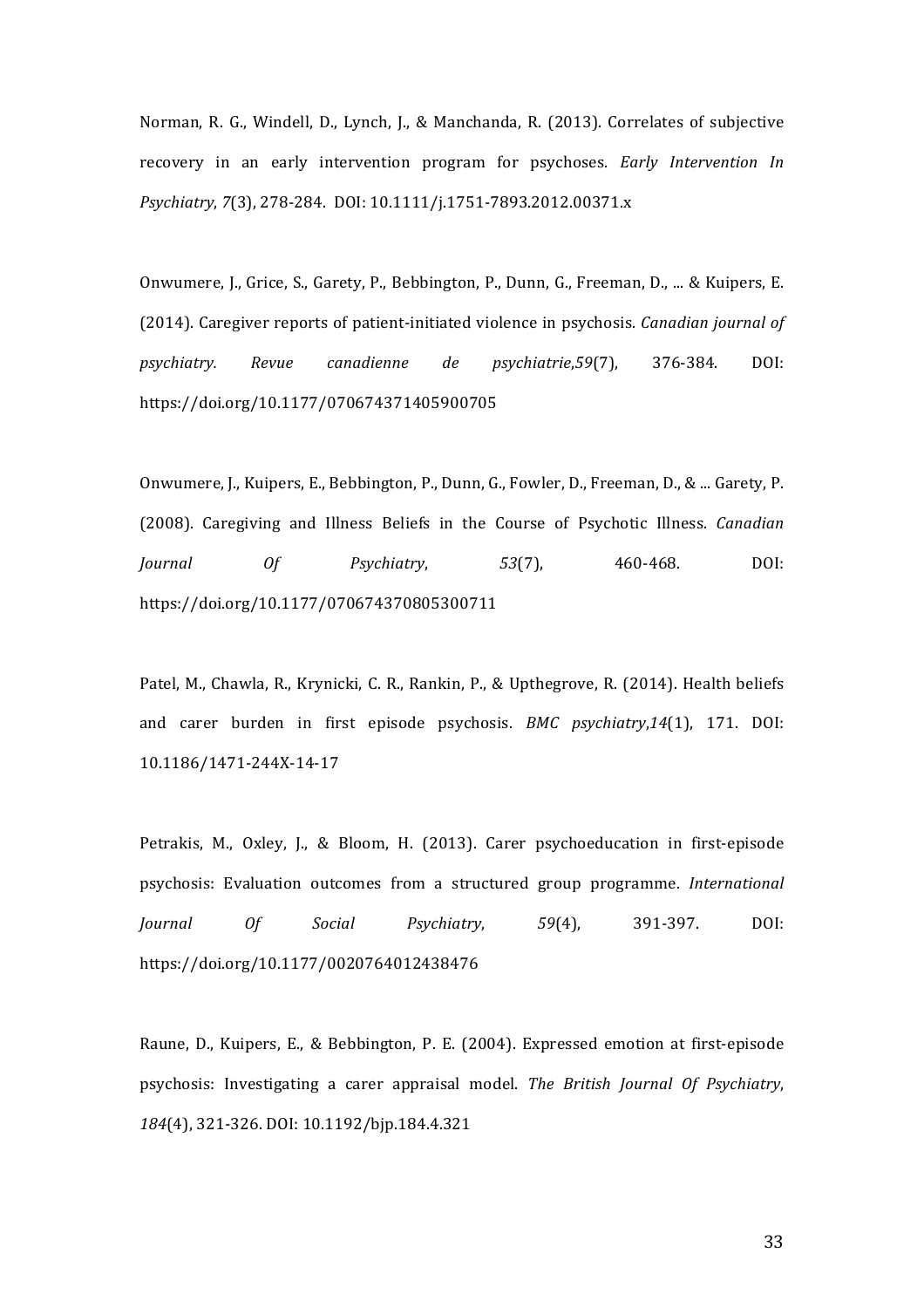Read, J., Dillon, J., & Mosher, L. (Eds.). (2013). *Models of madness: Psychological, social and biological approaches to psychosis.* Routledge.

Riley, G., Gregory, N., Bellinger, J., Davies, N., Mabbott, G., & Sabourin, R. (2011). Carer's education groups for relatives with a first episode of psychosis: an evaluation of an eight-week education group. *Early intervention in psychiatry*, 5(1), 57-63. DOI: 10.1111/j.1751-7893.2010.00195.x

Seikkula, J. (2002). Open dialogues with good and poor outcomes for psychotic crises: Examples from families with violence. *Journal of marital and family therapy*, 28(3), 263-274.

Selten, J. P., Cantor-Graae, E., & Kahn, R. S. (2007). Migration and schizophrenia. *Current opinion in psychiatry, 20*(2), 111-115. doi: 10.1097/YCO.0b013e328017f68e

Schnittker, J., Freese, J., & Powell, B. (2000). Nature, nurture, neither, nor: Black-White differences in beliefs about the causes and appropriate treatment of mental illness. *Social Forces*, *78*(3), 1101-1132. DOI: https://doi.org/10.1093/sf/78.3.1101

Shah, A. J., Wadoo, O., & Latoo, J. (2010). Psychological distress in carers of people with mental disorders. *British Journal of Medical Practitioners*, 3(3), 327-334.

Sin, J., Gillard, S., Spain, D., Cornelius, V., Chen, T., & Henderson, C. (2017). Effectiveness of psychoeducational interventions for family carers of people with psychosis: A systematic review and meta-analysis. *Clinical psychology review*, 56, 13-24.